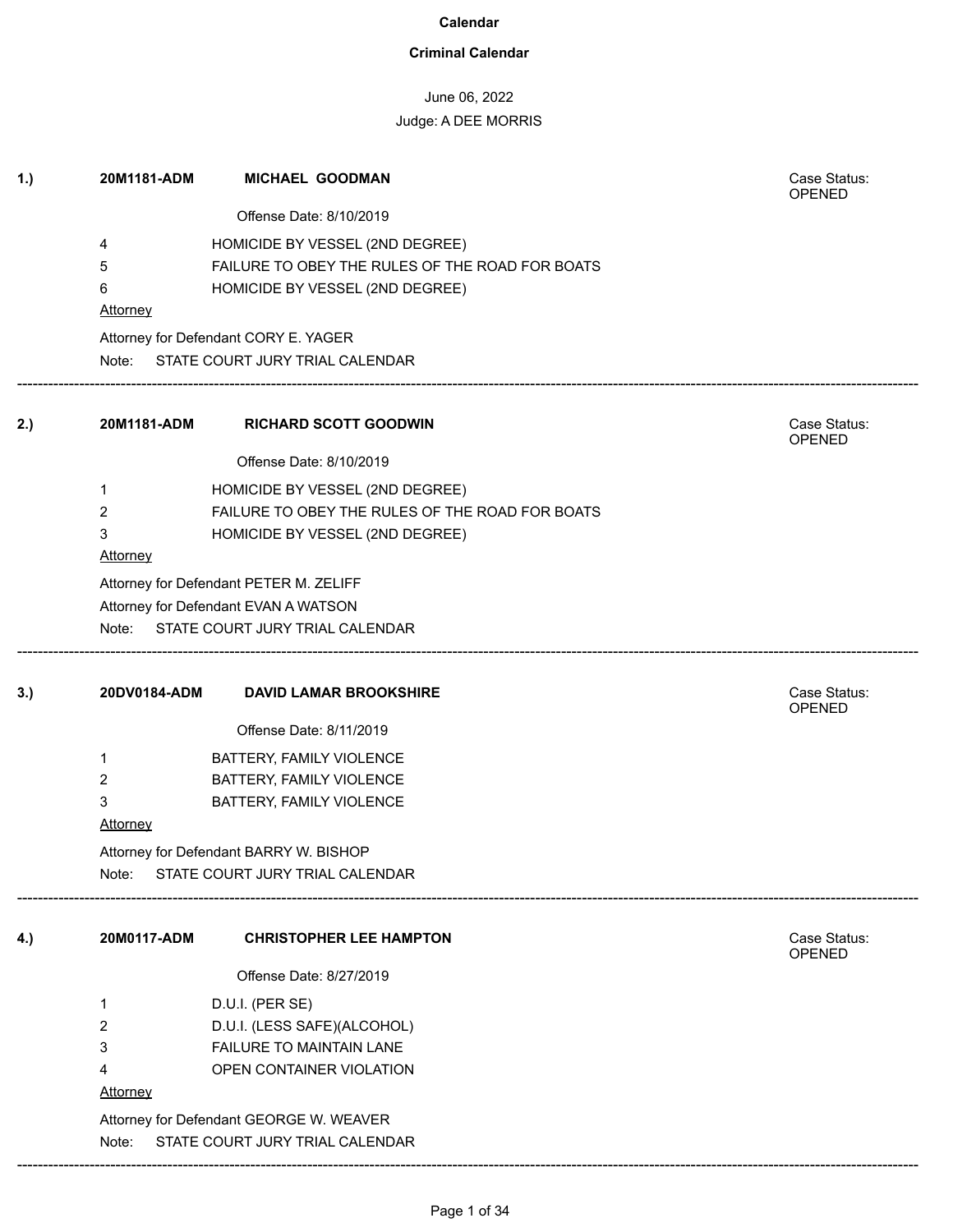### **Criminal Calendar**

# June 06, 2022

| 5.) | 19M1814-ADM     | <b>THOMAS EDWARD FOUNTAIN</b>                    | Case Status:<br><b>OPENED</b> |
|-----|-----------------|--------------------------------------------------|-------------------------------|
|     |                 | Offense Date: 9/15/2019                          |                               |
|     | $\mathbf 1$     | DRIVING UNDER THE INFLUENCE (PER SE)             |                               |
|     | 2               | DRIVING UNDER THE INFLUENCE (LESS SAFE)(ALCOHOL) |                               |
|     | 3               | FAILURE TO MAINTAIN LANE                         |                               |
|     | <b>Attorney</b> |                                                  |                               |
|     |                 | Attorney for Defendant GEORGE W. WEAVER          |                               |
|     |                 | Note: STATE COURT JURY TRIAL CALENDAR            |                               |
| 6.) | 19M2298-ADM     | <b>STEPHEN DRURY PHILLIPS</b>                    | Case Status:<br>OPENED        |
|     |                 | Offense Date: 11/3/2019                          |                               |
|     | 1               | D.U.I. (LESS SAFE)(ALCOHOL)                      |                               |
|     | 2               | <b>RECKLESS DRIVING</b>                          |                               |
|     | 3               | <b>STRIKING FIXED OBJECT</b>                     |                               |
|     | 4               | OBSTRUCTION OF AN OFFICER - MISD                 |                               |
|     | <b>Attorney</b> |                                                  |                               |
|     |                 | Attorney for Defendant TONY D. CALHOUN           |                               |
|     |                 | Note: STATE COURT JURY TRIAL CALENDAR            |                               |
| 7.) | 20M0406-ADM     | JUAN MONTEJO GASPAR MATEO                        | Case Status:<br><b>OPENED</b> |
|     |                 | Offense Date: 1/5/2020                           |                               |
|     | $\mathbf 1$     | SIMPLE BATTERY                                   |                               |
|     | $\overline{2}$  | <b>SEXUAL BATTERY</b>                            |                               |
|     | <b>Attorney</b> |                                                  |                               |
|     |                 | Attorney for Defendant JAVIER TREJO              |                               |
|     | Note:           | STATE COURT JURY TRIAL CALENDAR                  |                               |
| 8.) | 20M1112-ADM     | <b>KIM JO LAMAN</b>                              | Case Status:                  |
|     |                 |                                                  | OPENED                        |
|     |                 | Offense Date: 1/9/2020                           |                               |
|     | $\mathbf 1$     | FALSE REPORT OF A CRIME                          |                               |
|     | <b>Attorney</b> |                                                  |                               |
|     |                 | Attorney for Defendant GREGORY A HICKS           |                               |
|     | Note:           | STATE COURT JURY TRIAL CALENDAR                  |                               |
|     |                 |                                                  |                               |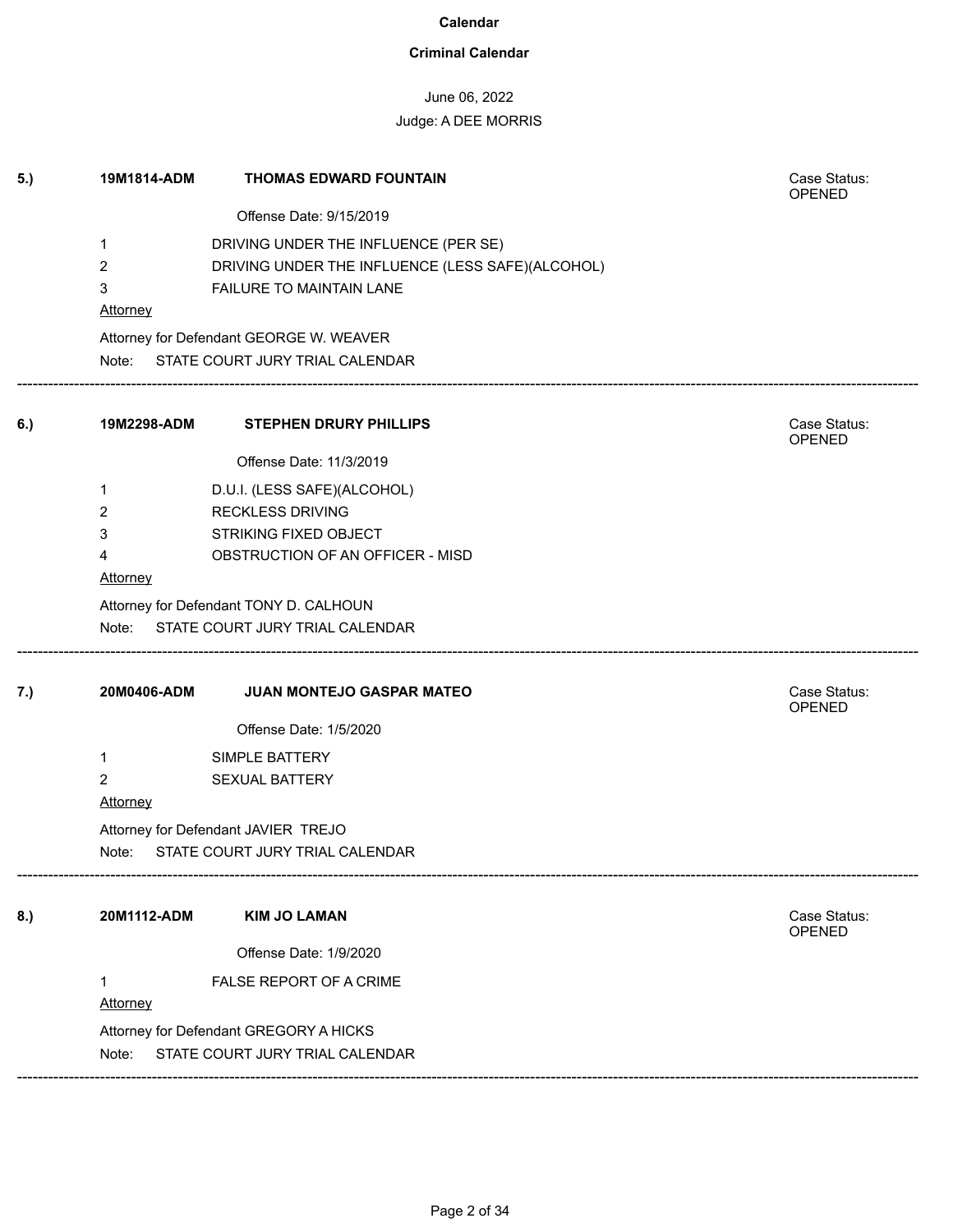### **Criminal Calendar**

# June 06, 2022

| 9.)  | 20M1429-ADM              | <b>JUSTIN MARTIN HOLLAND</b>                | Case Status:<br>OPENED |
|------|--------------------------|---------------------------------------------|------------------------|
|      |                          | Offense Date: 1/21/2020                     |                        |
|      | 1                        | D.U.I. (LESS SAFE)(DRUGS)                   |                        |
|      | 2                        | <b>RECKLESS DRIVING</b>                     |                        |
|      | 3                        | DRIVING WHILE LICENSE SUSPENDED             |                        |
|      | 4                        | FAILURE TO MAINTAIN LANE                    |                        |
|      | <b>Attorney</b>          |                                             |                        |
|      |                          | Attorney for Defendant MITCH J SKANDALAKIS  |                        |
|      |                          | Note: STATE COURT JURY TRIAL CALENDAR       |                        |
| 10.  | 21M1621-ADM              | <b>JARED TYLER VIRGO</b>                    | Case Status:<br>OPENED |
|      |                          | Offense Date: 1/26/2020                     |                        |
|      | 1                        | OBSTRUCTION OF AN OFFICER - MISD            |                        |
|      | $\overline{2}$           | FAILURE TO MAINTAIN LANE                    |                        |
|      | <b>Attorney</b>          |                                             |                        |
|      |                          | Attorney for Defendant MARSHA W. MIGNOTT    |                        |
|      | Note:                    | STATE COURT JURY TRIAL CALENDAR             |                        |
| 11.) | 20M0699-ADM              | RAYMOND CORTEZ-MELENA                       | Case Status:<br>OPENED |
|      |                          | Offense Date: 2/21/2020                     |                        |
|      | $\mathbf{1}$<br>Attorney | POSSESSION OF MARIJUANA, LESS THAN AN OUNCE |                        |
|      |                          | Attorney for Defendant THOMAS E. FLUGUM JR  |                        |
|      |                          | Note: STATE COURT JURY TRIAL CALENDAR       |                        |
| 12.) | 22M0452-ADM              | <b>MIGUEL PEREZ GARCIA</b>                  | Case Status:<br>OPENED |
|      |                          | Offense Date: 3/21/2020                     |                        |
|      | 1                        | PUBLIC DRUNK                                |                        |
|      | $\overline{2}$           | DISORDERLY CONDUCT                          |                        |
|      | 3                        | OBSTRUCTION OF AN OFFICER - MISD            |                        |
|      | <b>Attorney</b>          |                                             |                        |
|      |                          | Attorney for Defendant STACY BARNETT        |                        |
|      | Note:                    | STATE COURT JURY TRIAL CALENDAR             |                        |
|      |                          |                                             |                        |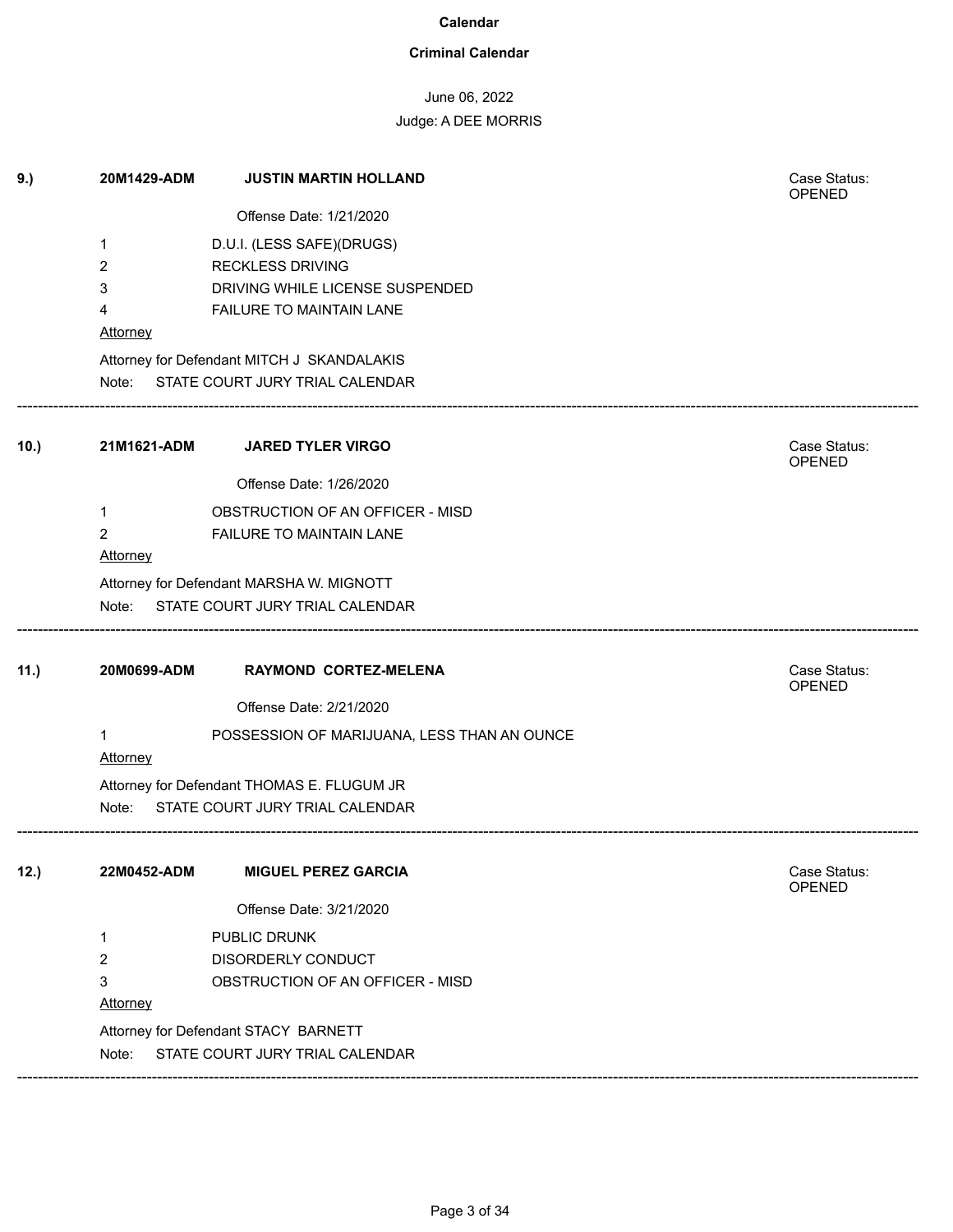#### **Criminal Calendar**

June 06, 2022

| 13.  | 22M0453-ADM     | <b>VICTOR DIODATI</b>                      | Case Status:<br><b>OPENED</b> |
|------|-----------------|--------------------------------------------|-------------------------------|
|      |                 | Offense Date: 3/28/2020                    |                               |
|      | $\mathbf 1$     | <b>RECKLESS CONDUCT</b>                    |                               |
|      | $\overline{2}$  | RECKLESS CONDUCT                           |                               |
|      | <b>Attorney</b> |                                            |                               |
|      |                 | Attorney for Defendant THOMAS E. FLUGUM JR |                               |
|      |                 | Note: STATE COURT JURY TRIAL CALENDAR      |                               |
| 14.) | 20DV0264-ADM    | <b>CHRISTOPHER C HARRIS</b>                | Case Status:                  |
|      |                 |                                            | <b>OPENED</b>                 |
|      |                 | Offense Date: 3/28/2020                    |                               |
|      | $\mathbf 1$     | SIMPLE ASSAULT - FAMILY VIOLENCE           |                               |
|      | <b>Attorney</b> |                                            |                               |
|      |                 | Attorney for Defendant GREGORY A HICKS     |                               |
|      |                 | Note: STATE COURT JURY TRIAL CALENDAR      |                               |
| 15.  | 20M0897-ADM     | <b>DAVID O SALISBURY</b>                   | Case Status:<br><b>OPENED</b> |
|      |                 | Offense Date: 4/24/2020                    |                               |
|      | 1               | D.U.I. (PER SE)                            |                               |
|      | 2               | D.U.I. (LESS SAFE)(ALCOHOL)                |                               |
|      | 3               | <b>RECKLESS DRIVING</b>                    |                               |
|      | 4               | FAILURE TO MAINTAIN LANE                   |                               |
|      | Attorney        |                                            |                               |
|      |                 | Attorney for Defendant BRIAN A HOBBS       |                               |
|      | Note:           | STATE COURT JURY TRIAL CALENDAR            |                               |
|      |                 |                                            |                               |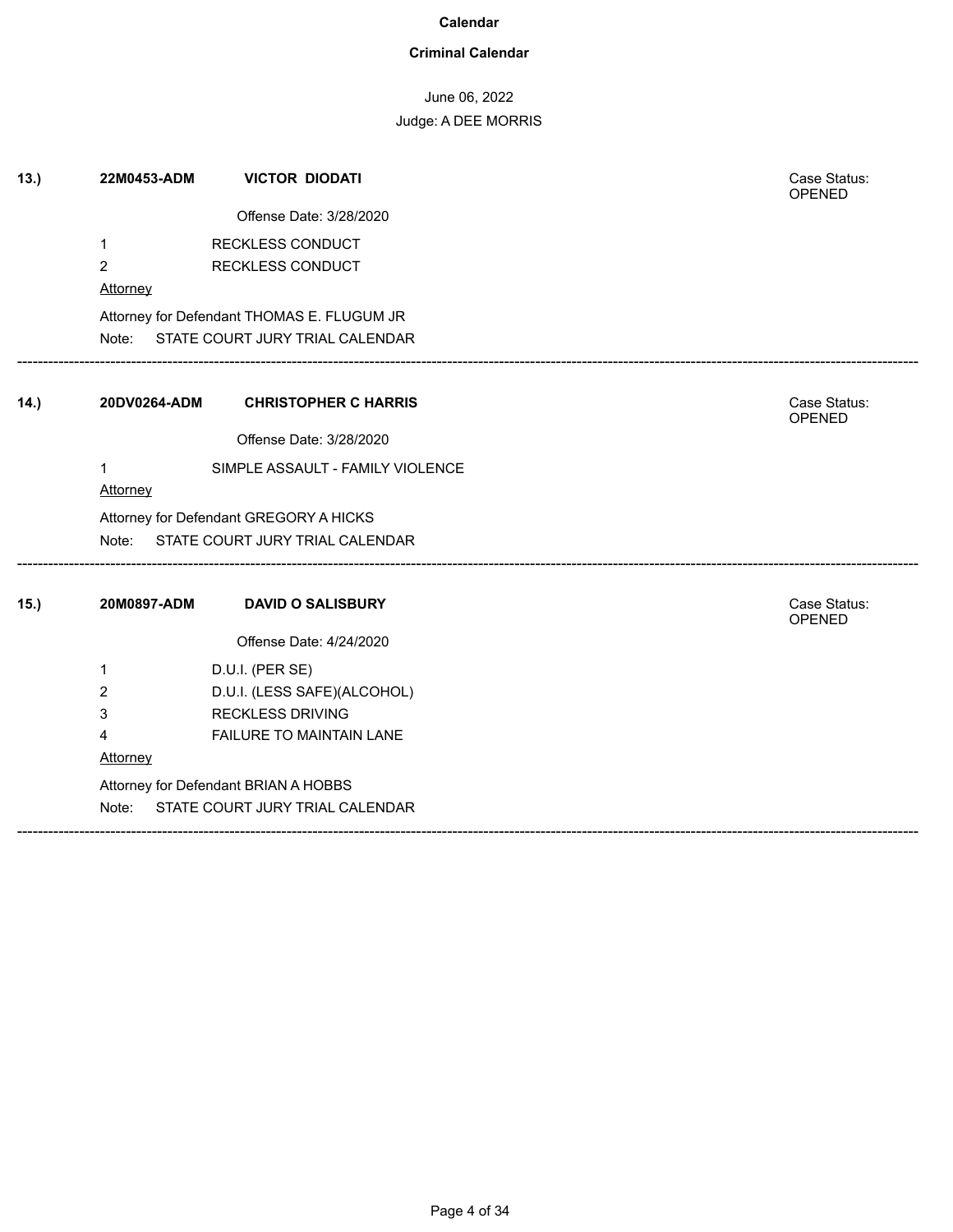### **Criminal Calendar**

# June 06, 2022

Case Status:<br>OPENED

# Judge: A DEE MORRIS

16.) **20M1461-ADM CRAIG ALLEN IRBY** 

|      |             | Offense Date: 5/15/2020                             |                        |
|------|-------------|-----------------------------------------------------|------------------------|
|      | 1           | D.U.I. (LESS SAFE)(DRUGS)                           |                        |
|      | 2           | D.U.I. (LESS SAFE)(DRUGS)                           |                        |
|      | 3           | DRIVING UNDER THE INFLUENCE OF CONTROLLED SUBSTANC  |                        |
|      | 4           | DRIVING UNDER THE INFLUENCE OF CONTROLLED SUBSTANC  |                        |
|      | 5           | <b>RECKLESS DRIVING</b>                             |                        |
|      | 6           | HIT AND RUN                                         |                        |
|      | 7           | FOLLOWING TOO CLOSELY                               |                        |
|      | 8           | NO PROOF OF INSURANCE                               |                        |
|      | 9           | HEADLIGHTS ON 1/2 HR BEFORE & AFTER SUNSET, RAINING |                        |
|      | 10          | FAILURE TO MAINTAIN LANE                            |                        |
|      | Attorney    |                                                     |                        |
|      |             | Attorney for Defendant DIANA WHIPKEY YOUNG          |                        |
|      | Note:       | STATE COURT JURY TRIAL CALENDAR                     |                        |
| 17.) | 20M1113-ADM | <b>KIM JO LAMAN</b>                                 | Case Status:<br>OPENED |
|      |             | Offense Date: 5/22/2020                             |                        |
|      | 1           | OBSTRUCTION OF AN OFFICER - MISD                    |                        |
|      | 2           | PEDESTRIAN MUST WALK ON SIDEWALK, IF PROVIDED       |                        |
|      | Attorney    |                                                     |                        |
|      |             | Attorney for Defendant GREGORY A HICKS              |                        |
|      | Note:       | STATE COURT JURY TRIAL CALENDAR                     |                        |
| 18.  | 21M1845-ADM | <b>TIAN BALILES</b>                                 | Case Status:           |
|      |             | Offense Date: 6/20/2020                             | <b>OPENED</b>          |
|      |             |                                                     |                        |
|      | 1           | SIMPLE BATTERY                                      |                        |
|      | 2           | <b>SIMPLE BATTERY</b>                               |                        |
|      | 3           | <b>STALKING</b>                                     |                        |
|      | Attorney    |                                                     |                        |
|      |             | Attorney for Defendant ASHLEY T. CARLILE            |                        |
|      | Note:       | STATE COURT JURY TRIAL CALENDAR                     |                        |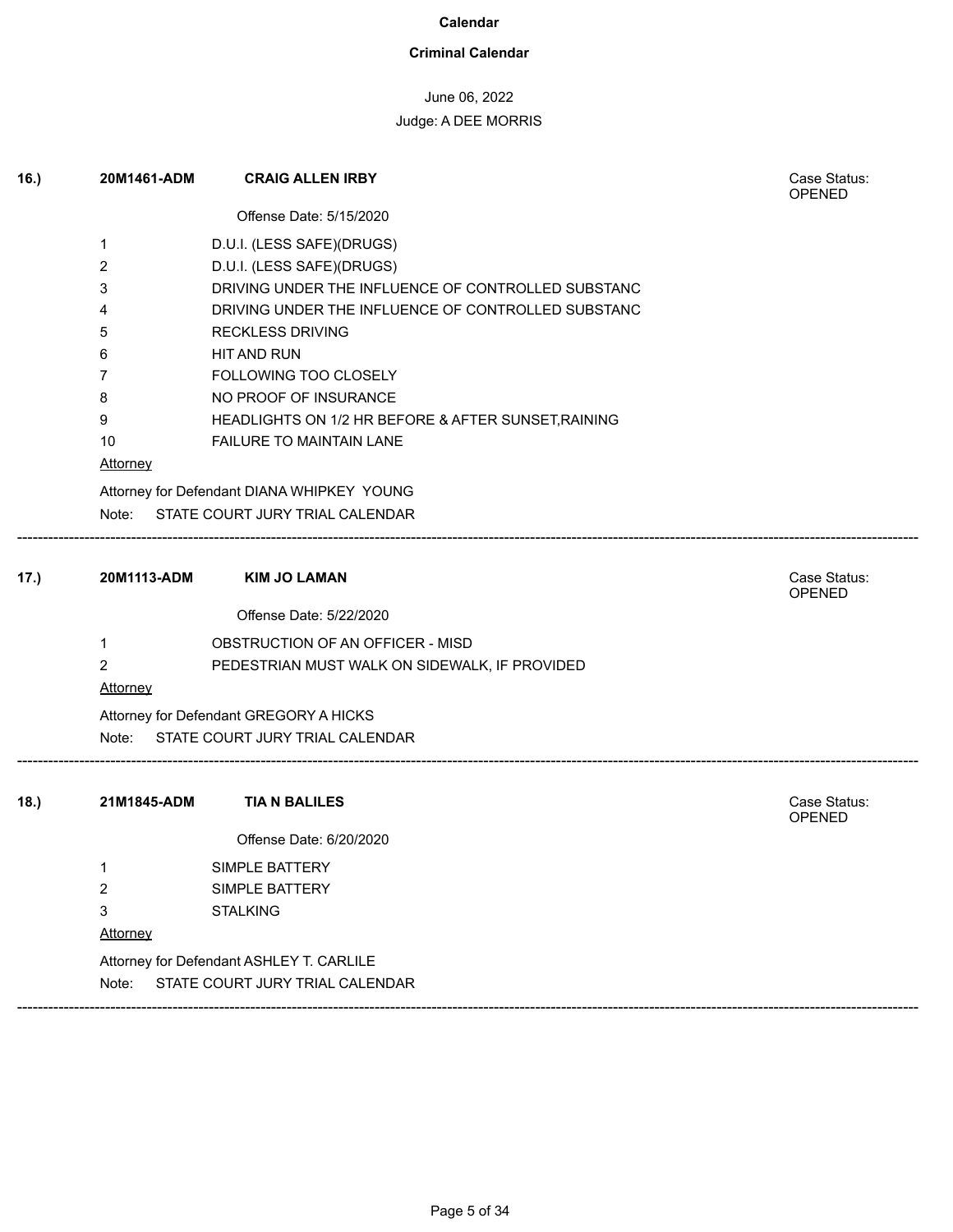### **Criminal Calendar**

# June 06, 2022

| 19.) | 21M1582-ADM | <b>MADISON FRANCES HARTLEY</b>                  | Case Status:<br><b>OPENED</b> |
|------|-------------|-------------------------------------------------|-------------------------------|
|      |             | Offense Date: 6/25/2020                         |                               |
|      | 1           | FLEEING OR ATTEMPTING TO ELUDE A POLICE OFFICER |                               |
|      | 2           | DRIVING THROUGH GORE                            |                               |
|      | 3           | DRIVING WITHOUT A LICENSE                       |                               |
|      | Attorney    |                                                 |                               |
|      |             | Attorney for Defendant ROBERT S. CONNOR         |                               |
|      |             | Note: STATE COURT JURY TRIAL CALENDAR           |                               |
| 20.) | 20M1218-ADM | <b>CIARA F CORBELLI</b>                         | Case Status:<br>OPENED        |
|      |             | Offense Date: 7/8/2020                          |                               |
|      | 1           | POSSESSION OF MARIJUANA, LESS THAN AN OUNCE     |                               |
|      | Attorney    |                                                 |                               |
|      |             | Attorney for Defendant JAY G. WALL              |                               |
|      | Note:       | STATE COURT JURY TRIAL CALENDAR                 |                               |
| 21.) | 20M1219-ADM | <b>CHARLES HENRY COOK</b>                       | Case Status:                  |
|      |             |                                                 | OPENED                        |
|      |             | Offense Date: 7/14/2020                         |                               |
|      | 1           | POSSESSION OF MARIJUANA, LESS THAN AN OUNCE     |                               |
|      | Attorney    |                                                 |                               |
|      |             | Attorney for Defendant STACY BARNETT            |                               |
|      | Note:       | STATE COURT JURY TRIAL CALENDAR                 |                               |
| 22.) | 20M1399-ADM | <b>DAVID JAMAL EDWARDS</b>                      | Case Status:                  |
|      |             | Offense Date: 8/11/2020                         | <b>OPENED</b>                 |
|      | 1           | D.U.I. (LESS SAFE)(ALCOHOL)                     |                               |
|      | 2           | <b>RECKLESS DRIVING</b>                         |                               |
|      | 3           | OPEN CONTAINER                                  |                               |
|      | Attorney    |                                                 |                               |
|      |             | Attorney for Defendant PRESTON FLEMING          |                               |
|      | Note:       | STATE COURT JURY TRIAL CALENDAR                 |                               |
|      |             |                                                 |                               |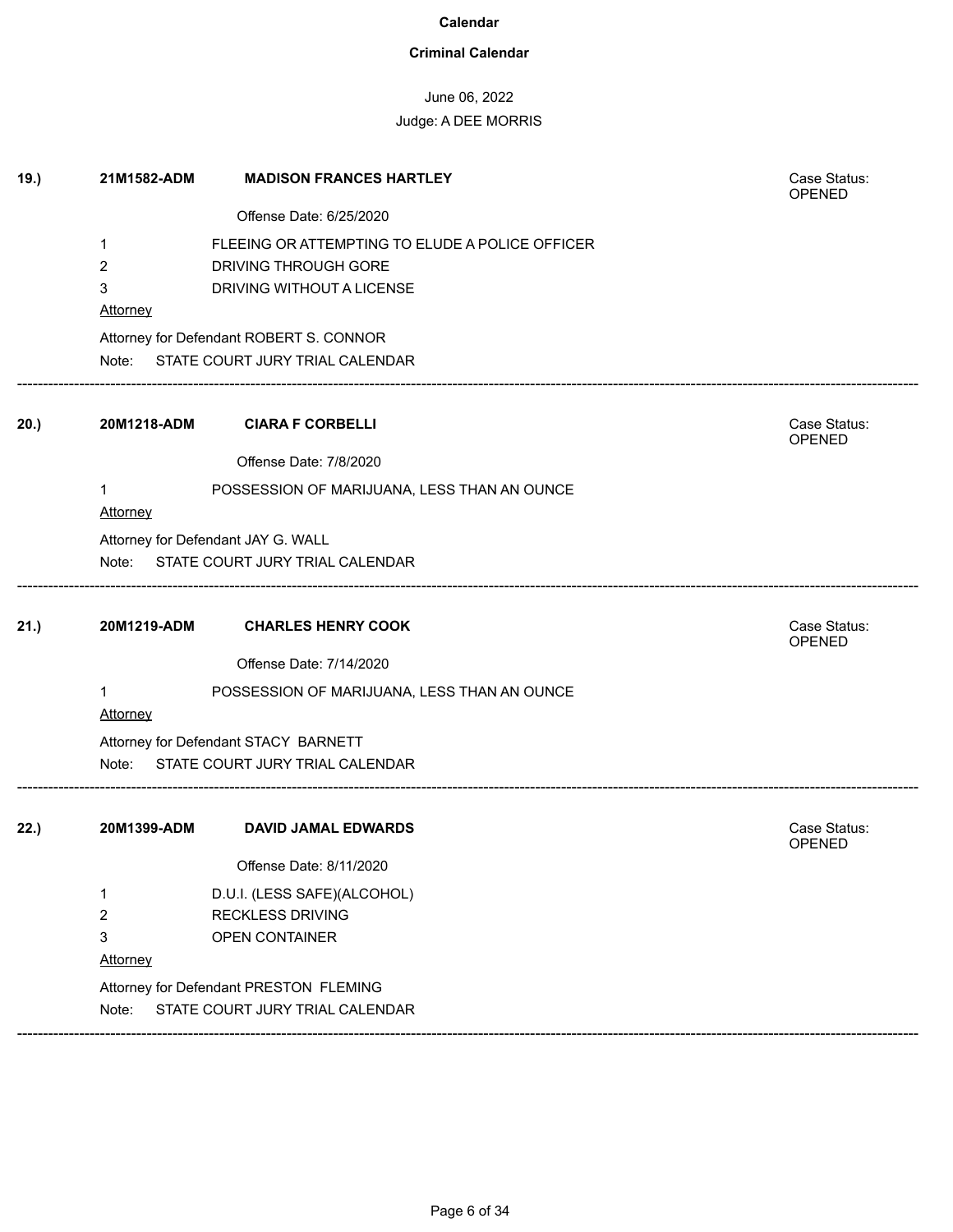### **Criminal Calendar**

June 06, 2022

| 23.) | 20M1752-ADM     | <b>TONYA MICHELLE MOSS</b>                  | Case Status:<br>OPENED        |
|------|-----------------|---------------------------------------------|-------------------------------|
|      |                 | Offense Date: 8/26/2020                     |                               |
|      | 1               | HARASSING PHONE CALLS                       |                               |
|      | Attorney        |                                             |                               |
|      |                 | Attorney for Defendant MITCH J SKANDALAKIS  |                               |
|      | Note:           | STATE COURT JURY TRIAL CALENDAR             |                               |
| 24.) | 21M0171-ADM     | <b>LAINE WILLIAM MCCOY</b>                  | Case Status:<br>OPENED        |
|      |                 | Offense Date: 8/29/2020                     |                               |
|      | 1               | D.U.I. (LESS SAFE)(ALCOHOL)                 |                               |
|      | 2               | <b>RECKLESS DRIVING</b>                     |                               |
|      | 3               | FLEEING OR ATTEMPTING ELUDE AN OFFICER      |                               |
|      | 4               | FAILURE TO MAINTAIN LANE                    |                               |
|      | Attorney        |                                             |                               |
|      |                 | Attorney for Defendant GEORGE W. WEAVER     |                               |
|      |                 | Note: STATE COURT JURY TRIAL CALENDAR       |                               |
| 25.) | 21T01738-ADM    | <b>LOIS HOWARD</b>                          | Case Status:<br>OPENED        |
|      |                 | Offense Date: 9/6/2020                      |                               |
|      | $\mathbf 1$     | SIGNALS REQUIRED IN CHANGING LANES          |                               |
|      | $\overline{2}$  | FAILURE TO DIM HEADLIGHTS                   |                               |
|      | <b>Attorney</b> |                                             |                               |
|      |                 | Attorney for Defendant KATHRYN R ELWART     |                               |
|      | Note:           | STATE COURT JURY TRIAL CALENDAR             |                               |
| 26.) | 20M1449-ADM     | <b>STEVEN BRUCE JONES</b>                   | Case Status:<br><b>OPENED</b> |
|      |                 | Offense Date: 9/10/2020                     |                               |
|      | 1               | POSSESSION OF MARIJUANA, LESS THAN AN OUNCE |                               |
|      | 2               | TAIL LIGHTS/NO TAG LIGHT                    |                               |
|      | <b>Attorney</b> |                                             |                               |
|      |                 | Attorney for Defendant SHERRI H STONEY      |                               |
|      | Note:           | STATE COURT JURY TRIAL CALENDAR             |                               |
|      |                 |                                             |                               |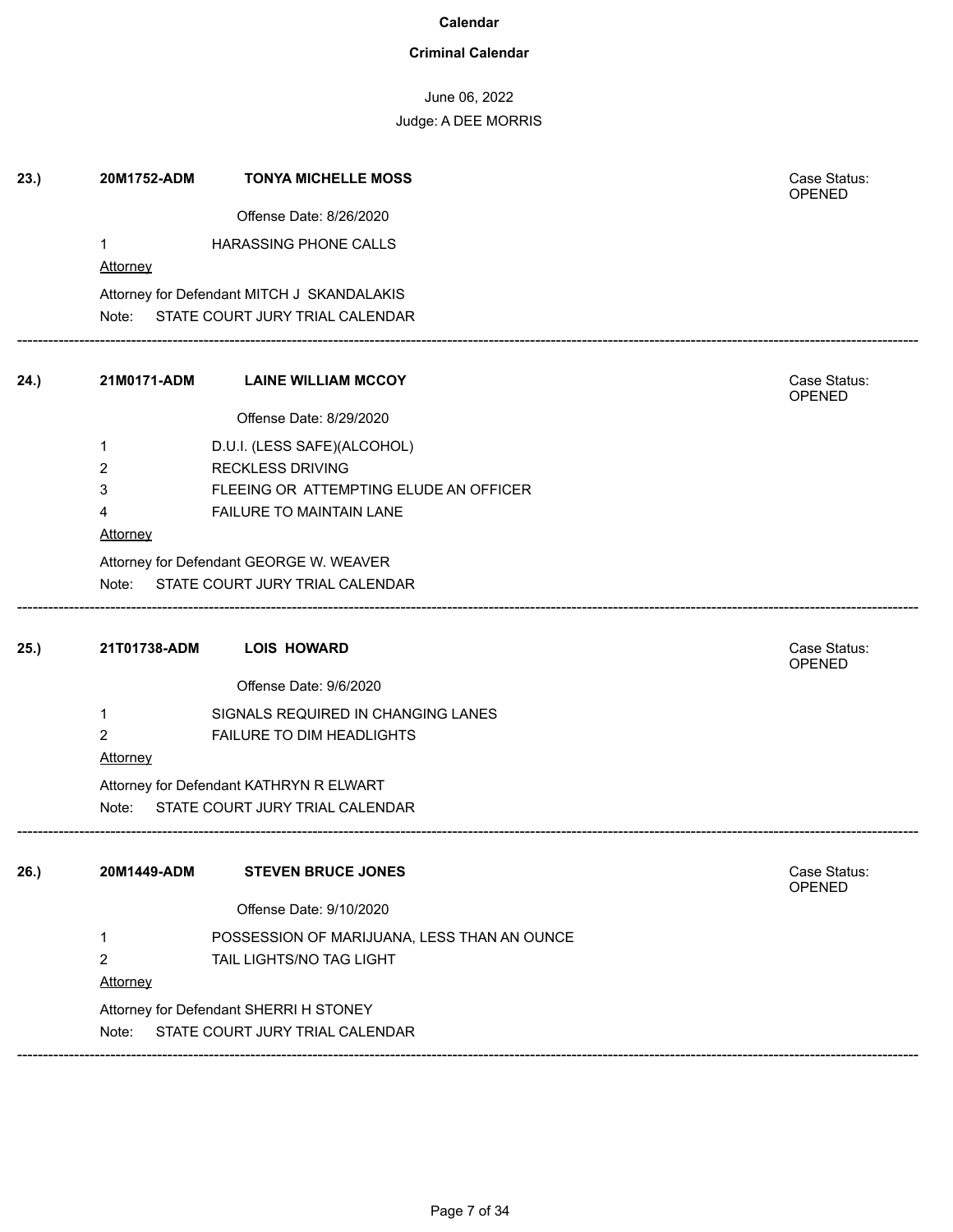### **Criminal Calendar**

# June 06, 2022

## Judge: A DEE MORRIS

| 27.) | 22M0259-ADM              | <b>MARQUIS ANTONIO TART</b>                 | Case Status:<br>OPENED        |  |  |
|------|--------------------------|---------------------------------------------|-------------------------------|--|--|
|      |                          | Offense Date: 9/20/2020                     |                               |  |  |
|      | $\mathbf{1}$             | POSSESSION OF MARIJUANA, LESS THAN AN OUNCE |                               |  |  |
|      | $\overline{2}$           | DRIVING WHILE LICENSE SUSPENDED             |                               |  |  |
|      | Attorney                 |                                             |                               |  |  |
|      |                          | Attorney for Defendant JENNY CARVER ROSE    |                               |  |  |
|      |                          | Note: STATE COURT JURY TRIAL CALENDAR       |                               |  |  |
| 28.) | 20M1756-ADM              | <b>THOMAS E FLUGUM</b>                      | Case Status:<br>OPENED        |  |  |
|      |                          | Offense Date: 9/26/2020                     |                               |  |  |
|      | 1                        | D.U.I. (LESS SAFE)(ALCOHOL)                 |                               |  |  |
|      | $\overline{2}$           | FAILURE TO MAINTAIN LANE                    |                               |  |  |
|      | 3                        | OBSTRUCTION OF AN OFFICER                   |                               |  |  |
|      | <b>Attorney</b>          |                                             |                               |  |  |
|      |                          | Attorney for Defendant THOMAS E. FLUGUM JR  |                               |  |  |
|      |                          | Note: STATE COURT JURY TRIAL CALENDAR       |                               |  |  |
| 29.) | 20M1789-ADM              | <b>JASON ROBERT LIFORD</b>                  | Case Status:<br><b>OPENED</b> |  |  |
|      |                          | Offense Date: 10/16/2020                    |                               |  |  |
|      | 1                        | D.U.I. (PER SE)                             |                               |  |  |
|      | 2                        | D.U.I. (LESS SAFE)(ALCOHOL)                 |                               |  |  |
|      | 3                        | <b>RECKLESS DRIVING</b>                     |                               |  |  |
|      | 4                        | FAILURE TO MAINTAIN LANE                    |                               |  |  |
|      | <b>Attorney</b>          |                                             |                               |  |  |
|      |                          | Attorney for Defendant ARCHIE L. SPEIGHTS   |                               |  |  |
|      | Note:                    | STATE COURT JURY TRIAL CALENDAR             |                               |  |  |
| 30.  | 21M0005-ADM              | <b>DANIEL ERIC BENSON</b>                   | Case Status:<br><b>OPENED</b> |  |  |
|      |                          | Offense Date: 10/19/2020                    |                               |  |  |
|      | 1                        | D.U.I. (LESS SAFE)(DRUGS)                   |                               |  |  |
|      | 2                        | D.U.I. (LESS SAFE)(DRUGS)                   |                               |  |  |
|      | 3                        | DRIVING THROUGH GORE                        |                               |  |  |
|      | Attorney                 |                                             |                               |  |  |
|      | Attorney ROBERT S CONNER |                                             |                               |  |  |
|      | Note:                    | STATE COURT JURY TRIAL CALENDAR             |                               |  |  |

------------------------------------------------------------------------------------------------------------------------------------------------------------------------------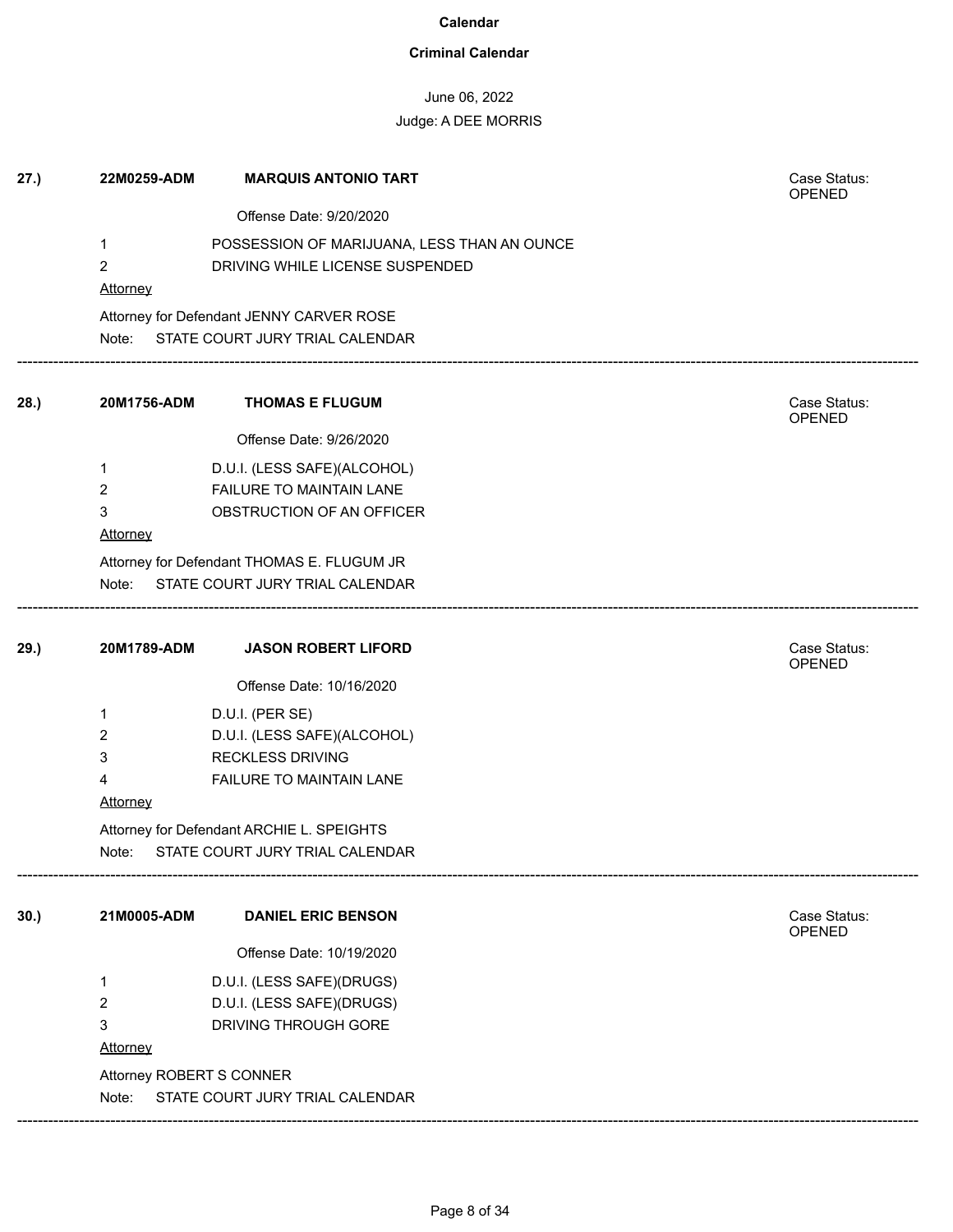### **Criminal Calendar**

# June 06, 2022

| 31.) | 21M0231-ADM          | <b>CHAD ALLEN WILLIAMS</b>                                                 | Case Status:<br><b>OPENED</b> |
|------|----------------------|----------------------------------------------------------------------------|-------------------------------|
|      |                      | Offense Date: 10/27/2020                                                   |                               |
|      | 1                    | D.U.I. (LESS SAFE)(DRUGS)                                                  |                               |
|      | 2                    | D.U.I. (LESS SAFE)(DRUGS)                                                  |                               |
|      | 3                    | ENDANGERING A CHILD BY DRIVING UNDER THE INFLUENCE                         |                               |
|      | 4                    | ENDANGERING A CHILD BY DRIVING UNDER THE INFLUENCE                         |                               |
|      | 5<br>6               | FAILURE TO MAINTAIN LANE<br><b>RECKLESS DRIVING</b>                        |                               |
|      | <b>Attorney</b>      |                                                                            |                               |
|      |                      | Attorney for Defendant JONATHAN A. KESLER                                  |                               |
|      |                      | Note: STATE COURT JURY TRIAL CALENDAR                                      |                               |
| 32.) | 21T01744-ADM         | <b>LOIS HOWARD</b>                                                         | Case Status:                  |
|      |                      |                                                                            | OPENED                        |
|      |                      | Offense Date: 10/30/2020                                                   |                               |
|      | $\mathbf 1$          | DRIVING WITH EXPIRED TAG                                                   |                               |
|      | 2                    | SIGNALS REQUIRED IN CHANGING LANES                                         |                               |
|      | 3                    | <b>IMPEDING THE FREE FLOW OF TRAFFIC</b>                                   |                               |
|      | 4<br><b>Attorney</b> | FAILURE TO MAINTAIN LANE                                                   |                               |
|      |                      |                                                                            |                               |
|      | Note:                | Attorney for Defendant KATHRYN R ELWART<br>STATE COURT JURY TRIAL CALENDAR |                               |
| 33.) | 21DV0139-ADM         | <b>MONICA FRANKOVICH</b>                                                   | Case Status:                  |
|      |                      |                                                                            | <b>OPENED</b>                 |
|      |                      | Offense Date: 10/31/2020                                                   |                               |
|      | 1                    | BATTERY, FAMILY VIOLENCE                                                   |                               |
|      | Attorney             |                                                                            |                               |
|      |                      | Attorney for Defendant ARCHIE L. SPEIGHTS                                  |                               |
|      | Note:                | STATE COURT JURY TRIAL CALENDAR                                            |                               |
| 34.) | 20M1676-ADM          | <b>ADRIANA VALDEZ GARCIA</b>                                               | Case Status:                  |
|      |                      | Offense Date: 11/14/2020                                                   | <b>OPENED</b>                 |
|      | 1                    | D.U.I. (LESS SAFE)(ALCOHOL)                                                |                               |
|      | 2                    | <b>RECKLESS DRIVING</b>                                                    |                               |
|      | 3                    | FAILURE TO MAINTAIN LANE                                                   |                               |
|      | Attorney             |                                                                            |                               |
|      |                      | Attorney for Defendant JEAN C. SPERLING                                    |                               |
|      | Note:                | STATE COURT JURY TRIAL CALENDAR                                            |                               |
|      |                      |                                                                            |                               |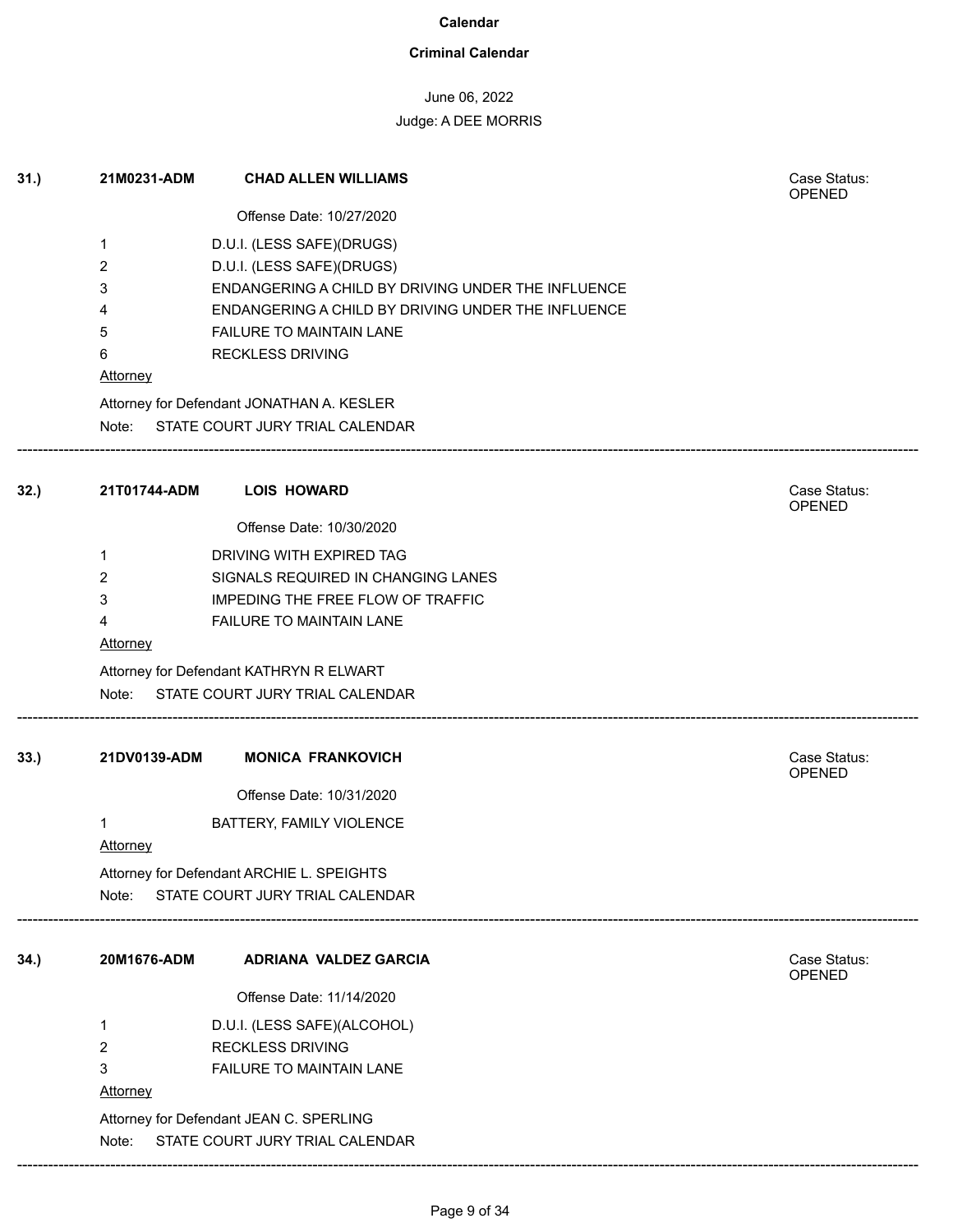### **Criminal Calendar**

### June 06, 2022

| 35.) | 21M1205-ADM     | <b>ADRIENNA BRITTANY NEASE</b>              | Case Status:<br>OPENED |
|------|-----------------|---------------------------------------------|------------------------|
|      |                 | Offense Date: 12/10/2020                    |                        |
|      | 1               | D.U.I. (PER SE)                             |                        |
|      | $\overline{c}$  | D.U.I. (LESS SAFE)(ALCOHOL)                 |                        |
|      | 3               | PUBLIC DRUNK                                |                        |
|      | <b>Attorney</b> |                                             |                        |
|      |                 | Attorney for Defendant WALTER W. FURLONG    |                        |
|      |                 | Note: STATE COURT JURY TRIAL CALENDAR       |                        |
| 36.) | 21M0450-ADM     | <b>TRISTAN DOMINICK STANTON</b>             | Case Status:<br>OPENED |
|      |                 | Offense Date: 12/16/2020                    |                        |
|      |                 | POSSESSION OF MARIJUANA, LESS THAN AN OUNCE |                        |
|      | Attorney        |                                             |                        |
|      |                 | Attorney for Defendant IBRAHIM J AWAD       |                        |
|      |                 | Note: STATE COURT JURY TRIAL CALENDAR       |                        |
|      |                 |                                             |                        |
| 37.) | 21M1094-ADM     | <b>SPENCER WILLIAM CRAIG</b>                | Case Status:<br>OPENED |
|      |                 | Offense Date: 12/24/2020                    |                        |
|      | $\mathbf 1$     | D.U.I. (LESS SAFE)(ALCOHOL)                 |                        |
|      | 2               | OBSTRUCTION OF AN OFFICER - MISD            |                        |
|      | 3               | CRIMINAL TRESPASS-FAMILY VIOLENCE           |                        |
|      | 4               | RECKLESS CONDUCT                            |                        |
|      | <b>Attorney</b> |                                             |                        |
|      |                 | Attorney for Defendant ZACHARY H. SMITH     |                        |
|      | Note:           | STATE COURT JURY TRIAL CALENDAR             |                        |
| 38.) | 21DV0058-ADM    | <b>GARY ISAAC RIVERA</b>                    | Case Status:<br>OPENED |
|      |                 | Offense Date: 1/1/2021                      |                        |
|      | 1               | BATTERY, FAMILY VIOLENCE                    |                        |
|      | 2               | BATTERY, FAMILY VIOLENCE                    |                        |
|      | Attorney        |                                             |                        |
|      |                 | Attorney for Defendant EMILY L EVETT        |                        |
|      | Note:           | STATE COURT JURY TRIAL CALENDAR             |                        |
|      |                 |                                             |                        |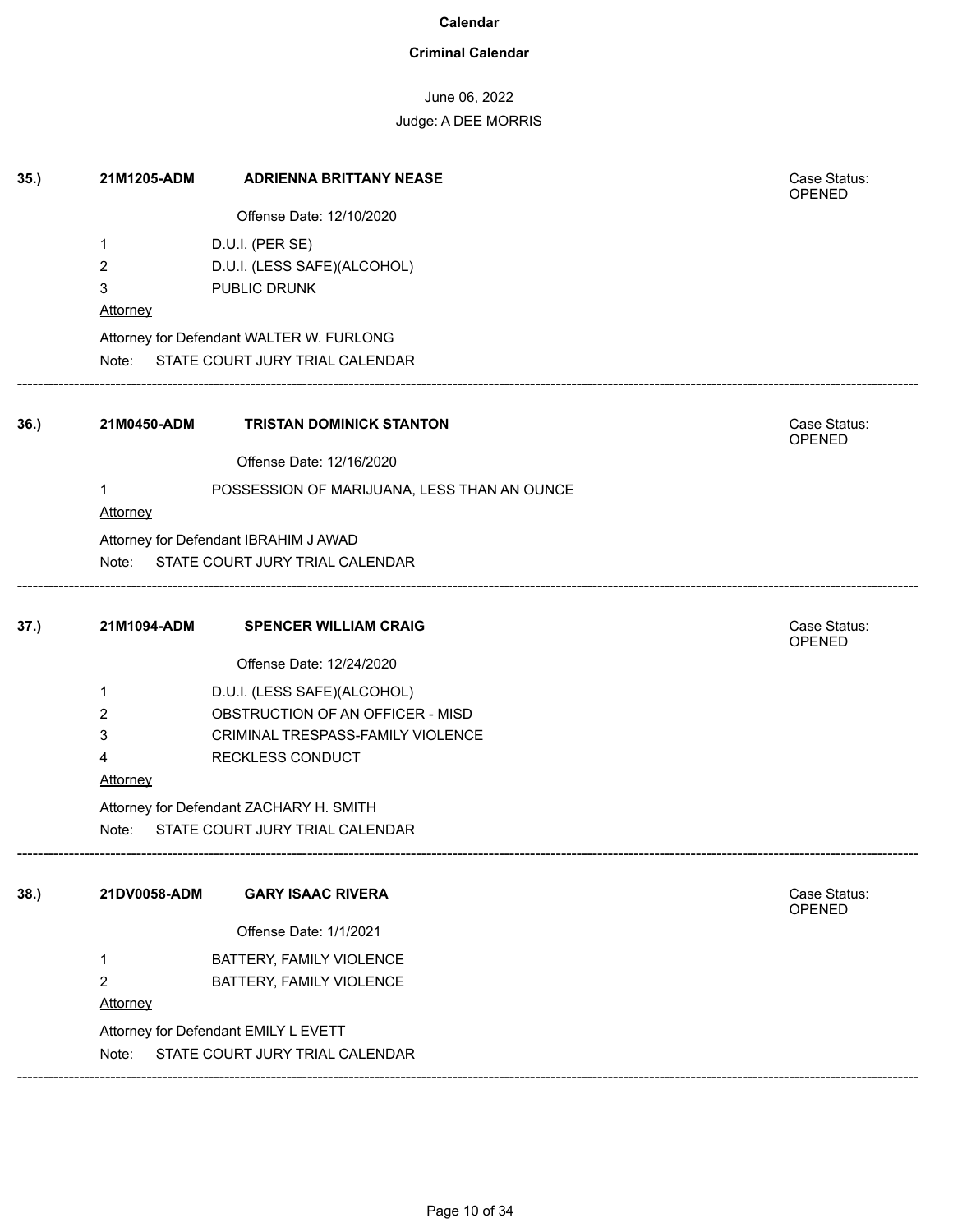### **Criminal Calendar**

June 06, 2022

| 39.  | 21M0501-ADM     | <b>LOIS J HOWARD</b>                        | Case Status:<br>OPENED        |
|------|-----------------|---------------------------------------------|-------------------------------|
|      |                 | Offense Date: 1/10/2021                     |                               |
|      | 1               | <b>CRIMINAL TREPASS</b>                     |                               |
|      | <b>Attorney</b> |                                             |                               |
|      |                 | Attorney for Defendant KATHRYN R ELWART     |                               |
|      |                 | Note: STATE COURT JURY TRIAL CALENDAR       |                               |
| 40.) | 21M1381-ADM     | <b>LETURA NWENU</b>                         | Case Status:<br>OPENED        |
|      |                 | Offense Date: 1/14/2021                     |                               |
|      | 1               | D.U.I. (LESS SAFE)(ALCOHOL)                 |                               |
|      | $\overline{2}$  | <b>RECKLESS DRIVING</b>                     |                               |
|      | 3               | FAILURE TO MAINTAIN LANE                    |                               |
|      | 4               | OBSTRUCTION OF AN OFFICER                   |                               |
|      | 5               | PUBLIC DRUNK                                |                               |
|      | Attorney        |                                             |                               |
|      |                 | Attorney for Defendant JACOB P KUTTNER      |                               |
|      | Note:           | STATE COURT JURY TRIAL CALENDAR             |                               |
| 41.) | 21M1734-ADM     | <b>ROBERT STEPHEN BRYAN</b>                 | Case Status:<br><b>OPENED</b> |
|      |                 | Offense Date: 1/24/2021                     |                               |
|      | 1               | D.U.I. (PER SE)                             |                               |
|      | 2               | D.U.I. (LESS SAFE)(ALCOHOL)                 |                               |
|      | 3               | FAILURE TO MAINTAIN LANE                    |                               |
|      | 4               | <b>RECKLESS DRIVING</b>                     |                               |
|      | <b>Attorney</b> |                                             |                               |
|      |                 | Attorney for Defendant ARCHIE L. SPEIGHTS   |                               |
|      | Note:           | STATE COURT JURY TRIAL CALENDAR             |                               |
| 42.) | 21M0454-ADM     | <b>COREY E LOWE-WILLIAMS</b>                | Case Status:<br><b>OPENED</b> |
|      |                 | Offense Date: 1/25/2021                     |                               |
|      | 1               | POSSESSION OF MARIJUANA, LESS THAN AN OUNCE |                               |
|      | $\overline{2}$  | TAMPERING WITH EVIDENCE                     |                               |
|      | <b>Attorney</b> |                                             |                               |
|      |                 | Attorney for Defendant DAVID W. FROST       |                               |
|      |                 | Attorney for Defendant CATHERINE S BERNARD  |                               |
|      | Note:           | STATE COURT JURY TRIAL CALENDAR             |                               |
|      |                 |                                             |                               |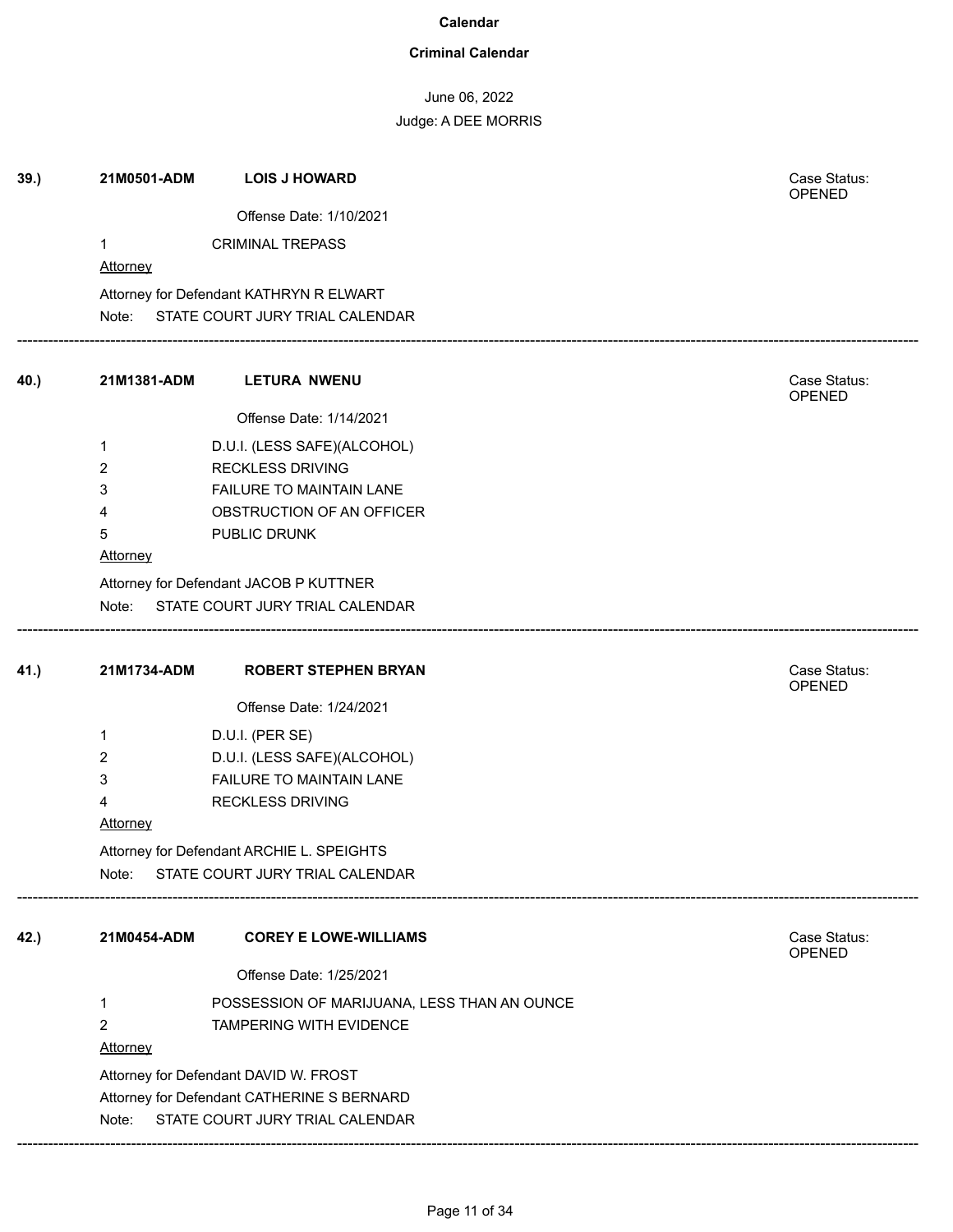### **Criminal Calendar**

# June 06, 2022

| 43.) | 21M0801-ADM  | <b>JAMES MATTHEW GODFREY</b>                 | Case Status:<br>OPENED        |
|------|--------------|----------------------------------------------|-------------------------------|
|      |              | Offense Date: 1/29/2021                      |                               |
|      | 1            | D.U.I. (LESS SAFE)(ALCOHOL)                  |                               |
|      | 2            | <b>RECKLESS DRIVING</b>                      |                               |
|      | 3            | OBEDIENCE TO TRAFFIC CONTROL DEVICE          |                               |
|      | Attorney     |                                              |                               |
|      |              | Attorney for Defendant CHRISTOPHER L. BISHOP |                               |
|      |              | Note: STATE COURT JURY TRIAL CALENDAR        |                               |
| 44.) | 21M0938-ADM  | <b>JOSHUA JAMES TURMAN</b>                   | Case Status:<br><b>OPENED</b> |
|      |              | Offense Date: 2/8/2021                       |                               |
|      |              | POSSESSION OF MARIJUANA, LESS THAN AN OUNCE  |                               |
|      | Attorney     |                                              |                               |
|      |              | Attorney for Defendant WILLIAM J HUNTER      |                               |
|      | Note:        | STATE COURT JURY TRIAL CALENDAR              |                               |
| 45.) | 22DV0074-ADM | <b>KEVIN EDWARD SIMONS</b>                   | Case Status:<br>OPENED        |
|      |              | Offense Date: 2/10/2021                      |                               |
|      | 1            | SIMPLE ASSAULT - FAMILY VIOLENCE             |                               |
|      | 2            | SIMPLE ASSAULT, FAMILY VIOLENCE              |                               |
|      | 3            | SIMPLE ASSAULT, FAMILY VIOLENCE              |                               |
|      | Attorney     |                                              |                               |
|      |              | Attorney for Defendant JENNY CARVER ROSE     |                               |
|      | Note:        | STATE COURT JURY TRIAL CALENDAR              |                               |
| 46.) | 21T00890-ADM | <b>RYAN ALEXANDER WATTS</b>                  | Case Status:<br>OPENED        |
|      |              | Offense Date: 2/14/2021                      |                               |
|      |              | DRIVING WHILE LICENSE SUSPENDED OR REVOKED   |                               |
|      | Attorney     |                                              |                               |
|      |              | Attorney for Defendant ARCHIE L. SPEIGHTS    |                               |
|      | Note:        | STATE COURT JURY TRIAL CALENDAR              |                               |
|      |              |                                              |                               |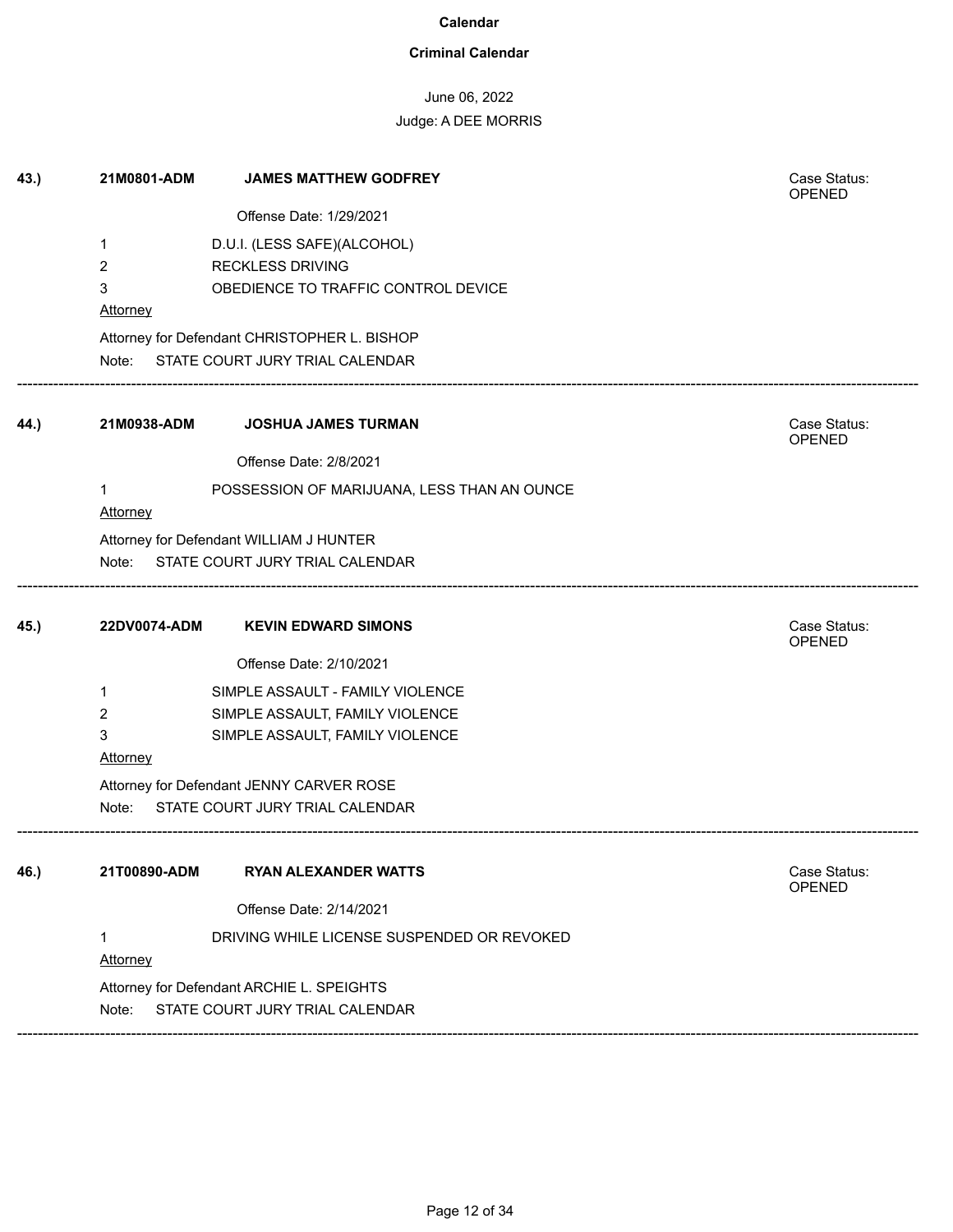### **Criminal Calendar**

June 06, 2022

| 47.) | 21M0631-ADM     | <b>LOIS J HOWARD</b>                               | Case Status:<br><b>OPENED</b> |
|------|-----------------|----------------------------------------------------|-------------------------------|
|      |                 | Offense Date: 2/18/2021                            |                               |
|      | $\mathbf{1}$    | <b>CRIMINAL TRESPASS</b>                           |                               |
|      | <b>Attorney</b> |                                                    |                               |
|      |                 | Attorney for Defendant KATHRYN R ELWART            |                               |
|      |                 | Note: STATE COURT JURY TRIAL CALENDAR              |                               |
|      |                 |                                                    |                               |
| 48.) | 21M1601-ADM     | <b>CLYDE MAX SHEETS</b>                            | Case Status:<br><b>OPENED</b> |
|      |                 | Offense Date: 2/21/2021                            |                               |
|      | 1               | D.U.I. (LESS SAFE)(ALCOHOL)                        |                               |
|      | 2               | <b>RECKLESS DRIVING</b>                            |                               |
|      | 3               | <b>STRIKING FIXED OBJECT</b>                       |                               |
|      | 4               | OBSTRUCTION OF AN OFFICER                          |                               |
|      | Attorney        |                                                    |                               |
|      |                 | Attorney for Defendant HOWARD J. WEINTRAUB         |                               |
|      | Note:           | STATE COURT JURY TRIAL CALENDAR                    |                               |
|      |                 |                                                    |                               |
| 49.) | 21M0608-ADM     | <b>CHANDRA LEIGH IANETTA</b>                       | Case Status:<br>OPENED        |
|      |                 | Offense Date: 2/23/2021                            |                               |
|      | 1               | D.U.I. (PER SE)                                    |                               |
|      | 2               | D.U.I. (LESS SAFE)(ALCOHOL)                        |                               |
|      | 3               | ENDANGERING A CHILD BY DRIVING UNDER THE INFLUENCE |                               |
|      | 4               | ENDANGERING A CHILD BY DRIVING UNDER THE INFLUENCE |                               |
|      | 5               | DRIVING WHILE LICENSE SUSPENDED                    |                               |
|      | 6               | FAILURE TO MAINTAIN LANE                           |                               |
|      | <b>Attorney</b> |                                                    |                               |
|      |                 | Attorney for Defendant GEORGE A STEIN              |                               |
|      | Note:           | STATE COURT JURY TRIAL CALENDAR                    |                               |
| 50.) | 21M0645-ADM     | <b>DETONIO LOVELL CONLEY</b>                       | Case Status:                  |
|      |                 |                                                    | OPENED                        |
|      |                 | Offense Date: 2/23/2021                            |                               |
|      | 1               | SIMPLE BATTERY                                     |                               |
|      | Attorney        |                                                    |                               |
|      |                 | Attorney for Defendant SELF-REPRESENTED            |                               |
|      | Note:           | STATE COURT JURY TRIAL CALENDAR                    |                               |
|      |                 |                                                    |                               |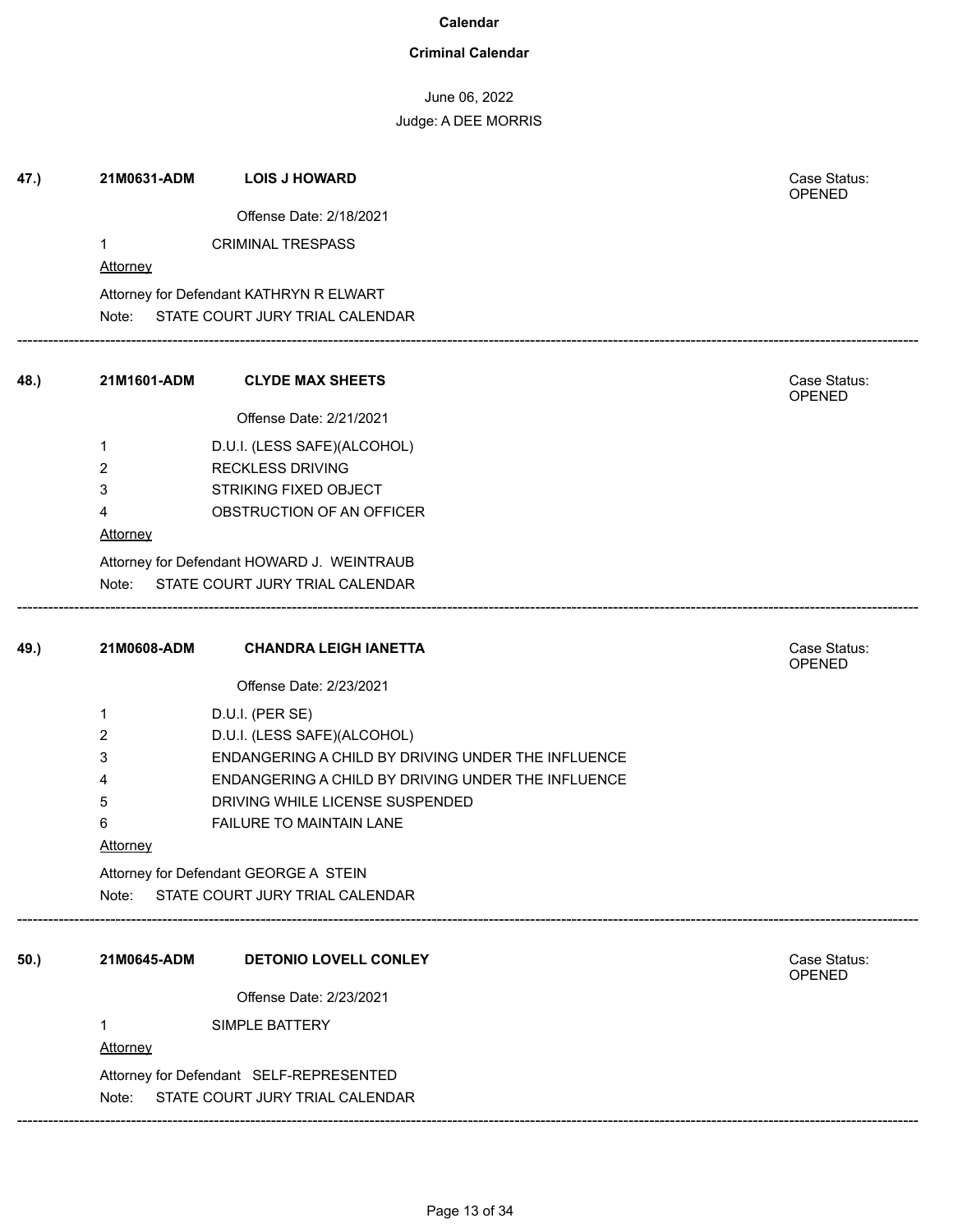### **Criminal Calendar**

# June 06, 2022

### Judge: A DEE MORRIS

| 51.) | 21M0564-ADM     | <b>SHAWN PATRICK CANNON</b>                  | Case Status:<br>OPENED |
|------|-----------------|----------------------------------------------|------------------------|
|      |                 | Offense Date: 3/8/2021                       |                        |
|      | 1               | D.U.I (LESS SAFE)(COMBINED INFLUENCE)        |                        |
|      | 2               | FAILURE TO MAINTAIN LANE                     |                        |
|      | 3               | <b>RECKLESS DRIVING</b>                      |                        |
|      | 4               | OPEN CONTAINER VIOLATION                     |                        |
|      | <b>Attorney</b> |                                              |                        |
|      |                 | Attorney for Defendant NICOLE L MCARTHUR     |                        |
|      |                 | Note: STATE COURT JURY TRIAL CALENDAR        |                        |
| 52.) | 21M1046-ADM     | <b>JOEL MICHAEL ROBERTS</b>                  | Case Status:<br>OPENED |
|      |                 | Offense Date: 3/23/2021                      |                        |
|      | 1               | D.U.I. (LESS SAFE)(ALCOHOL)                  |                        |
|      | 2               | OBEDIENCE TO TRAFFIC CONTROL DEVICE          |                        |
|      | Attorney        |                                              |                        |
|      |                 | Attorney for Defendant MICHAEL O'HAGAN       |                        |
|      |                 | Note: STATE COURT JURY TRIAL CALENDAR        |                        |
| 53.) | 21M1616-ADM     | <b>ANGEL MARTIN AZUARA</b>                   | Case Status:<br>OPENED |
|      |                 | Offense Date: 3/30/2021                      |                        |
|      | $\mathbf{1}$    | <b>CRIMINAL TREPASS</b>                      |                        |
|      | Attorney        |                                              |                        |
|      |                 | Attorney for Defendant DOUGLAS FORD          |                        |
|      | Note:           | STATE COURT JURY TRIAL CALENDAR              |                        |
| 54.) | 21DV0115-ADM    | <b>FRANKLIN NEAL REEVES</b>                  | Case Status:           |
|      |                 |                                              | <b>OPENED</b>          |
|      |                 | Offense Date: 4/2/2021                       |                        |
|      | 1               | BATTERY, FAMILY VIOLENCE                     |                        |
|      | 2               | BATTERY, FAMILY VIOLENCE                     |                        |
|      | Attorney        |                                              |                        |
|      |                 | Attorney for Defendant KIMBERLY KEHELEY FRYE |                        |
|      | Note:           | STATE COURT JURY TRIAL CALENDAR              |                        |

------------------------------------------------------------------------------------------------------------------------------------------------------------------------------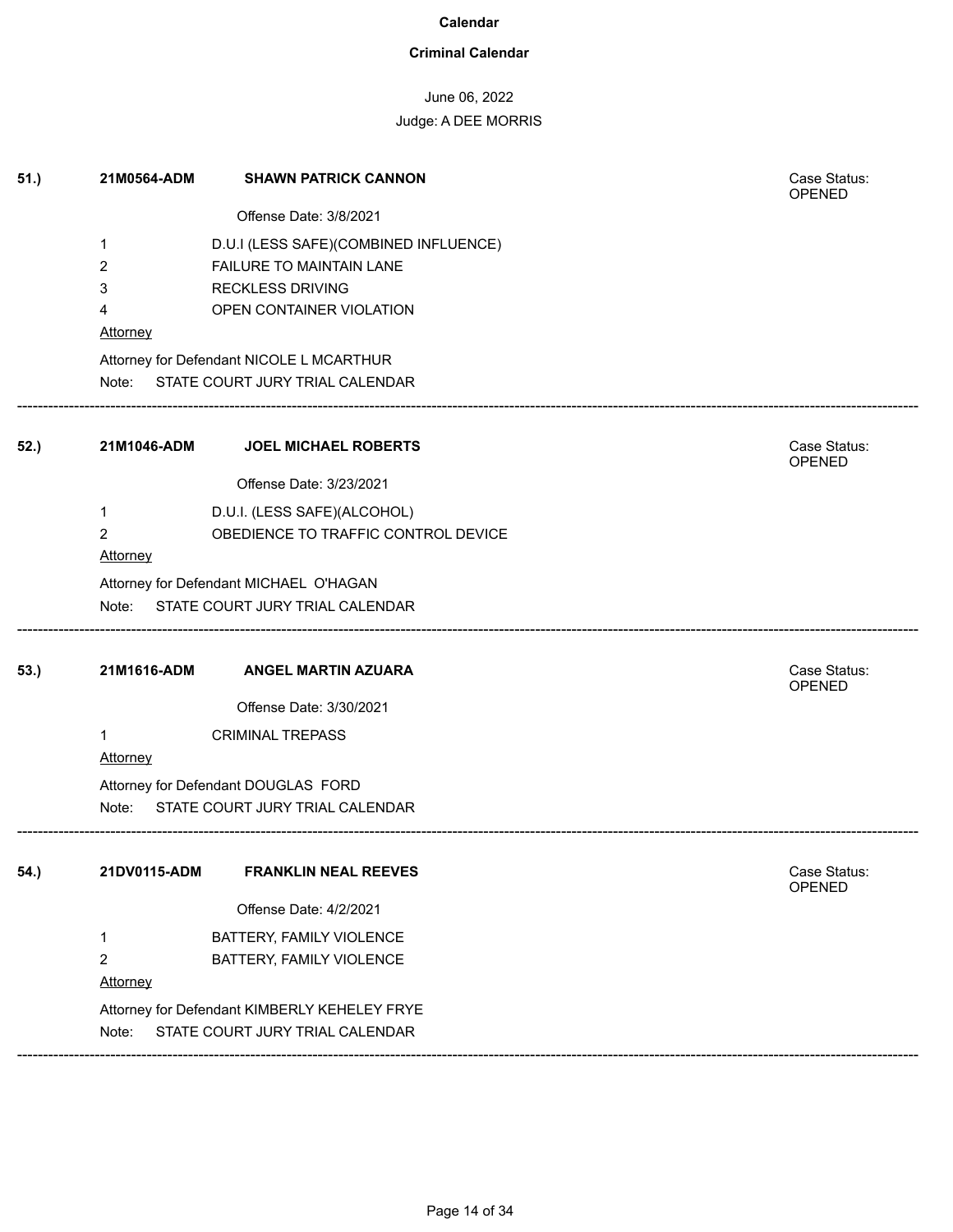### **Criminal Calendar**

# June 06, 2022

# Judge: A DEE MORRIS

| 55.) | 21M0842-ADM     | <b>TODD HUSTON</b>                       | Case Status:<br>OPENED        |
|------|-----------------|------------------------------------------|-------------------------------|
|      |                 | Offense Date: 4/4/2021                   |                               |
|      | 1               | D.U.I. (LESS SAFE)(DRUGS)                |                               |
|      | 2               | D.U.I. (LESS SAFE)(DRUGS)                |                               |
|      | 3               | D.U.I (LESS SAFE)(COMBINED INFLUENCE)    |                               |
|      | 4               | <b>RECKLESS DRIVING</b>                  |                               |
|      | 5               | FOLLOWING TOO CLOSELY                    |                               |
|      | Attorney        |                                          |                               |
|      |                 | Attorney for Defendant R SCOTT ESTES     |                               |
|      | Note:           | STATE COURT JURY TRIAL CALENDAR          |                               |
| 56.) | 21M0684-ADM     | <b>MOUREEN NYAMBURA KAMAMI</b>           | Case Status:<br><b>OPENED</b> |
|      |                 | Offense Date: 4/5/2021                   |                               |
|      | 1               | D.U.I. (PER SE)                          |                               |
|      | 2               | D.U.I. (LESS SAFE)(ALCOHOL)              |                               |
|      | 3               | <b>RECKLESS DRIVING</b>                  |                               |
|      | 4               | STRIKING FIXED OBJECT                    |                               |
|      | <b>Attorney</b> |                                          |                               |
|      |                 | Attorney for Defendant NICOLE L MCARTHUR |                               |
|      |                 | Note: STATE COURT JURY TRIAL CALENDAR    |                               |
| 57.) | 21M1253-ADM     | <b>DOUGLAS SETTLES</b>                   | Case Status:                  |
|      |                 | Offense Date: 4/5/2021                   | OPENED                        |
|      | 1               | THEFT BY TAKING - MISDEMEANOR            |                               |
|      | <b>Attorney</b> |                                          |                               |
|      |                 | Attorney for Defendant WILLIAM J HUNTER  |                               |
|      | Note:           | STATE COURT JURY TRIAL CALENDAR          |                               |
| 58.) | 21M1026-ADM     | <b>ASHLEN AUSTIN ADCOCK</b>              | Case Status:                  |
|      |                 | Offense Date: 5/1/2021                   | OPENED                        |
|      | 1               | D.U.I. (PER SE)                          |                               |
|      | 2               | D.U.I. (LESS SAFE)(ALCOHOL)              |                               |
|      | 3               | FAILURE TO MAINTAIN LANE                 |                               |
|      | Attorney        |                                          |                               |
|      |                 | Attorney for Defendant GEORGE A STEIN    |                               |
|      | Note:           | STATE COURT JURY TRIAL CALENDAR          |                               |

------------------------------------------------------------------------------------------------------------------------------------------------------------------------------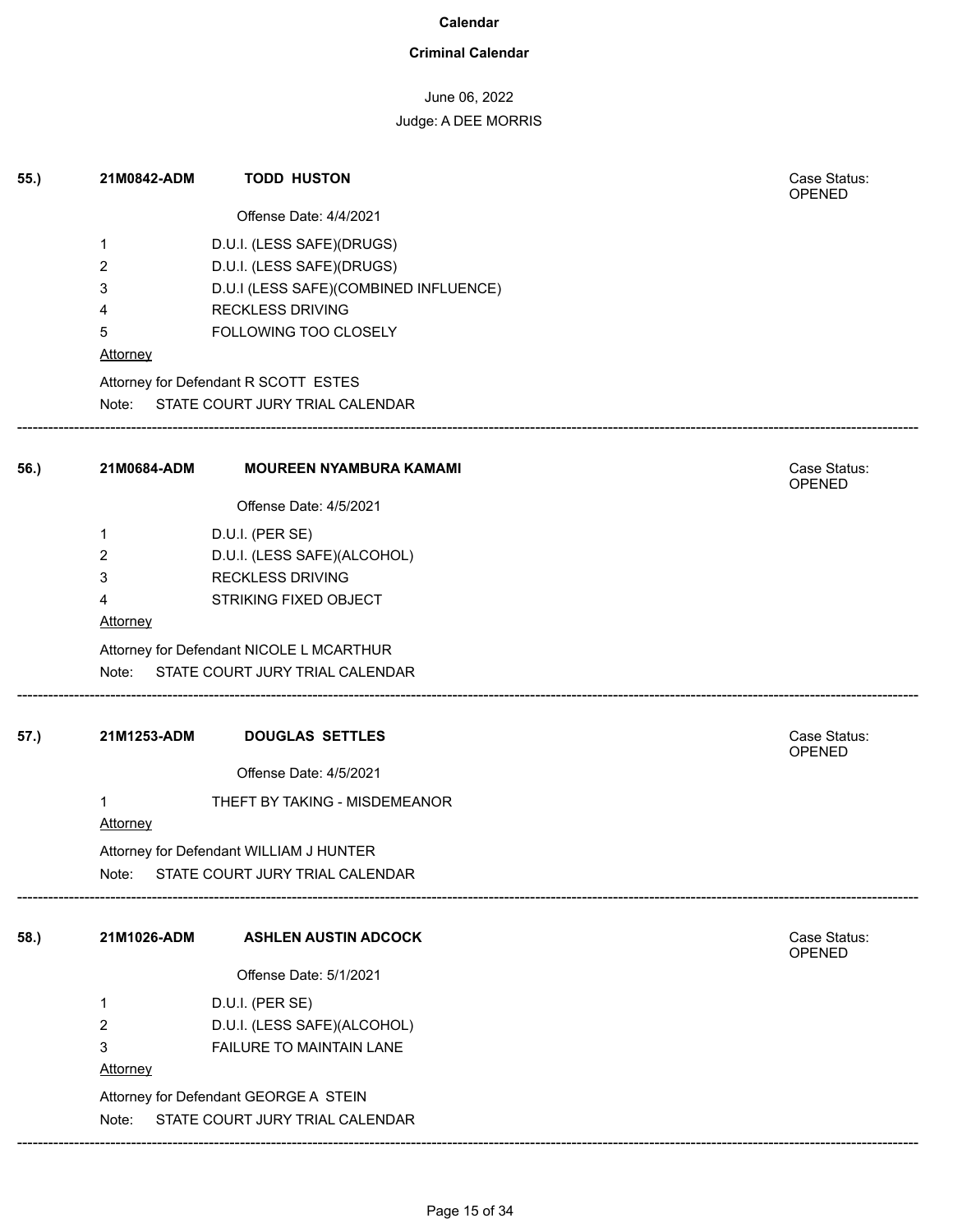### **Criminal Calendar**

June 06, 2022

| 59.) | 21DV0213-ADM    | <b>DENNIS EUGENE SHULA</b>                         | Case Status:<br>OPENED        |
|------|-----------------|----------------------------------------------------|-------------------------------|
|      |                 | Offense Date: 5/5/2021                             |                               |
|      | 1               | BATTERY, FAMILY VIOLENCE                           |                               |
|      | Attorney        |                                                    |                               |
|      |                 | Attorney for Defendant ARCHIE L. SPEIGHTS          |                               |
|      |                 | Note: STATE COURT JURY TRIAL CALENDAR              |                               |
| 60.) | 21M1119-ADM     | <b>EDWIN GERARD BRUCE</b>                          | Case Status:<br><b>OPENED</b> |
|      |                 | Offense Date: 5/6/2021                             |                               |
|      | $\mathbf{1}$    | D.U.I. (PER SE)                                    |                               |
|      | $\overline{c}$  | D.U.I. (LESS SAFE)(ALCOHOL)                        |                               |
|      | 3               | <b>RECKLESS DRIVING</b>                            |                               |
|      | 4               | DUTY TO STOP AT SCENE OF ACCIDENT(HIT&RUN, LEAVE.) |                               |
|      | 5               | FOLLOWING TOO CLOSELY                              |                               |
|      | 6               | FAILURE TO OBEY STOP SIGN                          |                               |
|      | <b>Attorney</b> |                                                    |                               |
|      |                 | Attorney for Defendant ADAM D. BROWN               |                               |
|      |                 | Note: STATE COURT JURY TRIAL CALENDAR              |                               |
| 61.) | 21M1650-ADM     | <b>DAVID JASSO MORALES</b>                         | Case Status:                  |
|      |                 |                                                    | OPENED                        |
|      |                 | Offense Date: 5/9/2021                             |                               |
|      | 1               | POSSESSION OF MARIJUANA, LESS THAN AN OUNCE        |                               |
|      | 2               | FURNISHING, PURCHASING, AND POSSESSION OF ALCOHOLI |                               |
|      | 3               | OPEN CONTAINER VIOLATION                           |                               |
|      | 4               | LOITERING OR PROWLING                              |                               |
|      | <b>Attorney</b> |                                                    |                               |
|      |                 | Attorney for Defendant LUCILE RUIZ                 |                               |
|      | Note:           | STATE COURT JURY TRIAL CALENDAR                    |                               |
|      |                 |                                                    |                               |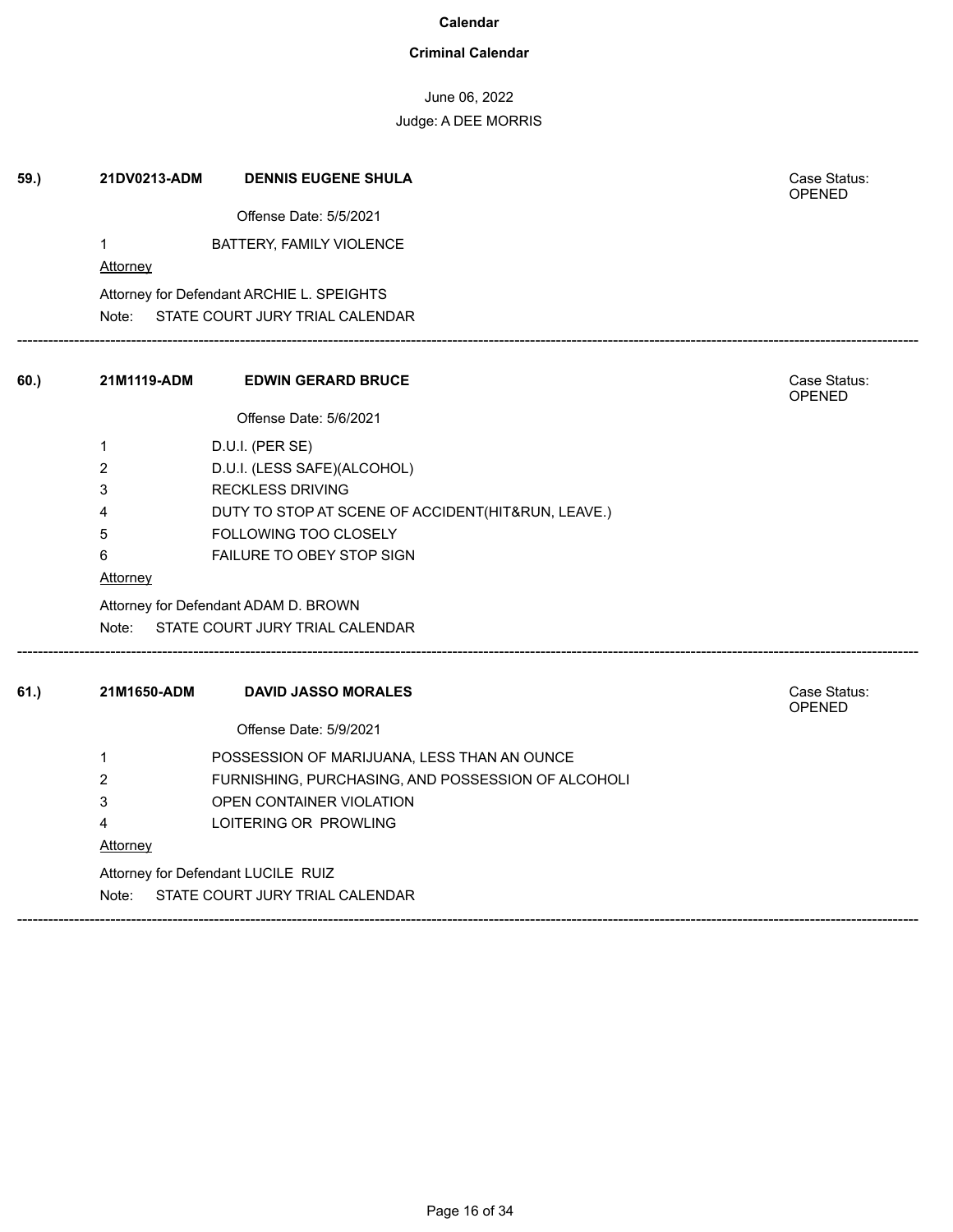### **Criminal Calendar**

# June 06, 2022

| 62.) | 21M0982-ADM          | <b>JASON WAYNE BELT</b>                            | Case Status:<br><b>OPENED</b> |
|------|----------------------|----------------------------------------------------|-------------------------------|
|      |                      | Offense Date: 5/13/2021                            |                               |
|      | 1                    | D.U.I. (LESS SAFE)(DRUGS)                          |                               |
|      | 2                    | <b>RECKLESS DRIVING</b>                            |                               |
|      | 3                    | KNOWINGLY DRIVING MOTOR VEHICLE ON SUSPENDED, CANC |                               |
|      | 4                    | FAILURE TO MAINTAIN LANE                           |                               |
|      | <b>Attorney</b>      |                                                    |                               |
|      |                      | Attorney for Defendant ROCK REMSON                 |                               |
|      |                      | Note: STATE COURT JURY TRIAL CALENDAR              |                               |
| 63.) | 21M1253-ADM          | JEFFREY SCOTT FINDLAY                              | Case Status:<br>OPENED        |
|      |                      | Offense Date: 5/17/2021                            |                               |
|      | $\mathbf{1}$         | THEFT BY TAKING - MISDEMEANOR                      |                               |
|      | Attorney             |                                                    |                               |
|      |                      | Attorney for Defendant ROBERT S. CONNOR            |                               |
|      |                      | Note: STATE COURT JURY TRIAL CALENDAR              |                               |
|      |                      |                                                    |                               |
| 64.) | 21M1426-ADM          | <b>JOSEPH PAUL THOMAS</b>                          | Case Status:<br>OPENED        |
|      |                      | Offense Date: 5/24/2021                            |                               |
|      | 1<br><b>Attorney</b> | POSSESSION OF MARIJUANA, LESS THAN AN OUNCE        |                               |
|      |                      | Attorney for Defendant BENJAMIN BRADLEY REED       |                               |
|      | Note:                | STATE COURT JURY TRIAL CALENDAR                    |                               |
| 65.) | 21M1678-ADM          | <b>ANGELA R PHILLIPS</b>                           | Case Status:                  |
|      |                      |                                                    | OPENED                        |
|      |                      | Offense Date: 5/26/2021                            |                               |
|      | 1                    | D.U.I. (PER SE)                                    |                               |
|      | 3                    | SPEEDING                                           |                               |
|      | 3                    | D.U.I. (LESS SAFE)(ALCOHOL)                        |                               |
|      | Attorney             |                                                    |                               |
|      |                      |                                                    |                               |
|      |                      | Attorney for Defendant BARRY W. BISHOP             |                               |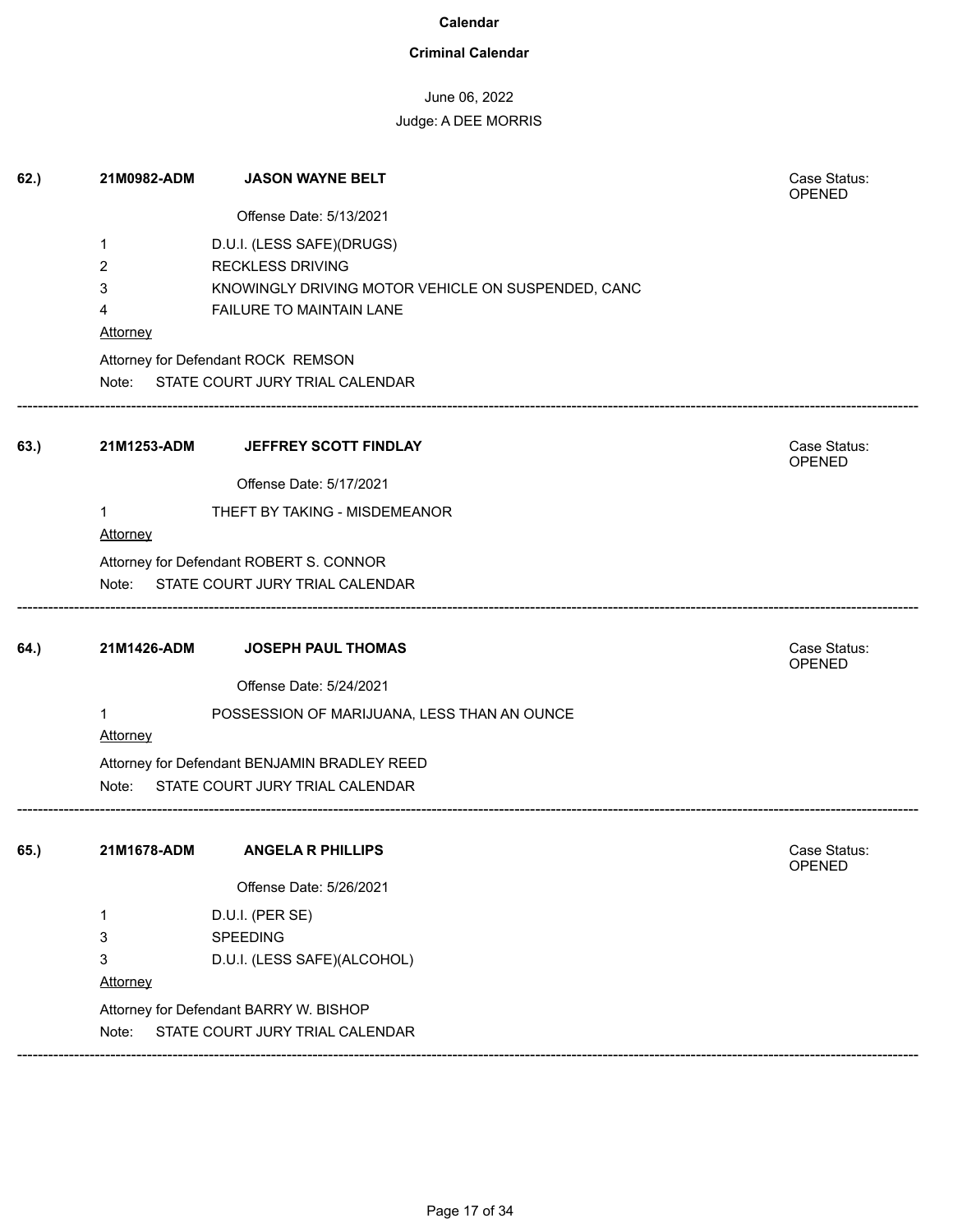### **Criminal Calendar**

### June 06, 2022

### Judge: A DEE MORRIS

| 66.) | 21M1737-ADM             | <b>BYRON WALTER MUELLER</b>                | Case Status:<br>OPENED        |
|------|-------------------------|--------------------------------------------|-------------------------------|
|      |                         | Offense Date: 5/26/2021                    |                               |
|      | 1                       | D.U.I. (LESS SAFE)(DRUGS)                  |                               |
|      | 2                       | D.U.I. (LESS SAFE)(DRUGS)                  |                               |
|      | 3                       | THEFT BY TAKING - MISDEMEANOR              |                               |
|      | 4                       | CRIMINAL TRESPASS-UNLAWFUL PURPOSE         |                               |
|      | 5                       | MARIJUANA-POSSESS LESS THAN 1 OZ.          |                               |
|      | Attorney                |                                            |                               |
|      |                         | Attorney for Defendant DAVID W. FROST      |                               |
|      | Note:                   | STATE COURT JURY TRIAL CALENDAR            |                               |
| 67.) | 21M1265-ADM             | <b>KEVIN TYSON CLEMENTS</b>                | Case Status:<br>OPENED        |
|      |                         | Offense Date: 5/29/2021                    |                               |
|      | $\mathbf 1$<br>Attorney | LEAVING THE SCENE OF AN ACCIDENT           |                               |
|      |                         | Attorney for Defendant LASHAWN P MCQUEEN   |                               |
|      |                         | Note: STATE COURT JURY TRIAL CALENDAR      |                               |
| 68.) | 21DV0329-ADM            | <b>MCKENZIE NICOLE SPENCER</b>             | Case Status:<br>OPENED        |
|      |                         | Offense Date: 6/1/2021                     |                               |
|      | 1<br>Attorney           | CRIMINAL TRESPASS-FAMILY VIOLENCE          |                               |
|      |                         | Attorney for Defendant JAMES K LUTTRELL    |                               |
|      | Note:                   | STATE COURT JURY TRIAL CALENDAR            |                               |
| 69.) | 21M1677-ADM             | ALEX LAVENTURE PIERRETTE                   | Case Status:<br><b>OPENED</b> |
|      |                         | Offense Date: 6/1/2021                     |                               |
|      | 1                       | D.U.I. (LESS SAFE)(DRUGS)                  |                               |
|      | 2                       | D.U.I. (LESS SAFE)(DRUGS)                  |                               |
|      | 3                       | <b>RECKLESS DRIVING</b>                    |                               |
|      | 4                       | FAILURE TO MAINTAIN LANE                   |                               |
|      | Attorney                |                                            |                               |
|      |                         | Attorney for Defendant STEPHANIE A. OSPINA |                               |
|      | Note:                   | STATE COURT JURY TRIAL CALENDAR            |                               |

------------------------------------------------------------------------------------------------------------------------------------------------------------------------------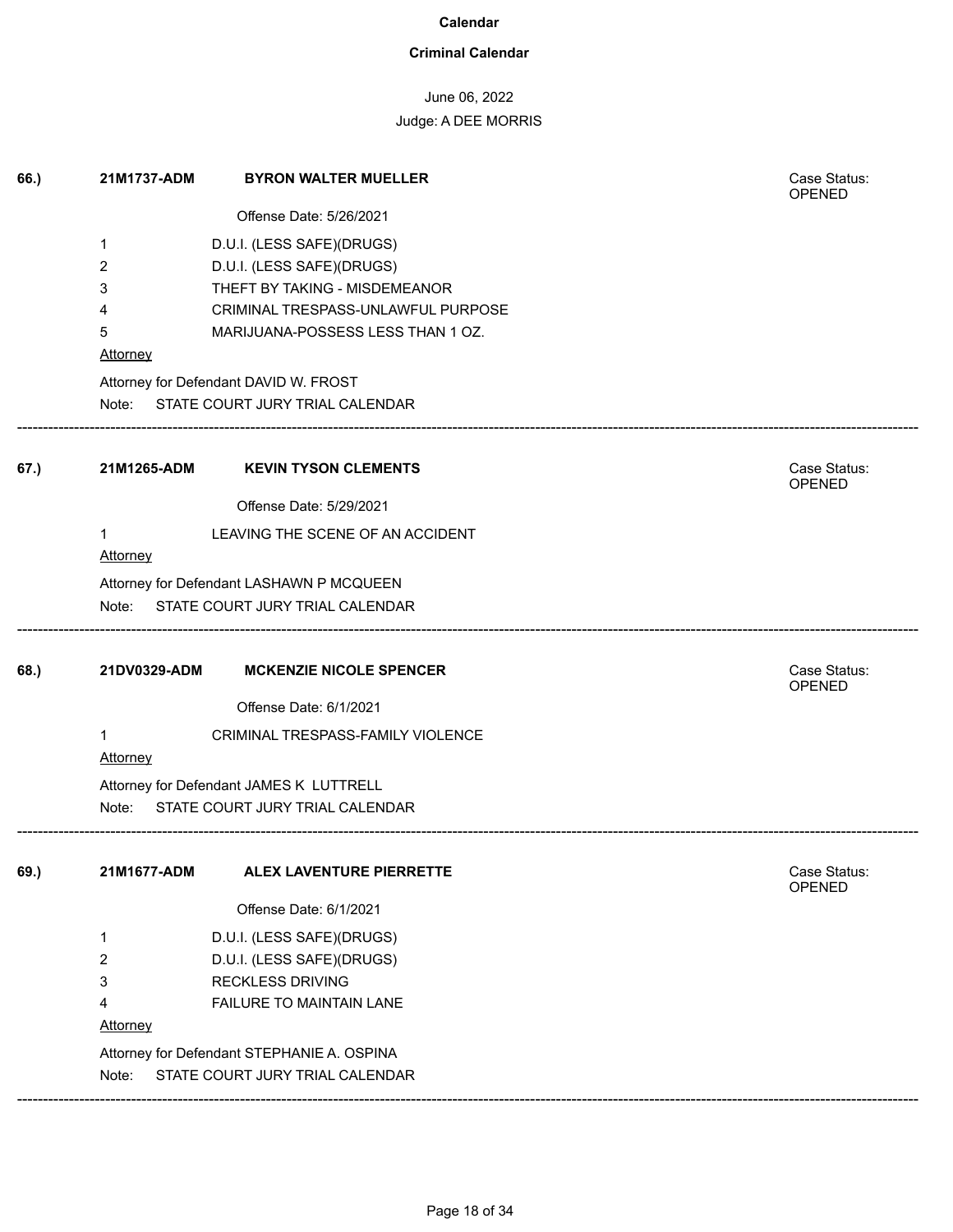### **Criminal Calendar**

# June 06, 2022

# Judge: A DEE MORRIS

| 70.) | 21M1590-ADM     | <b>SHAWN MICHAEL CAGLE</b>                  | Case Status:<br>OPENED |
|------|-----------------|---------------------------------------------|------------------------|
|      |                 | Offense Date: 6/5/2021                      |                        |
|      | 1               | POSSESSION OF MARIJUANA, LESS THAN AN OUNCE |                        |
|      | 2               | <b>SPEEDING</b>                             |                        |
|      | 3               | <b>SPEEDING</b>                             |                        |
|      |                 | Posted Speed: 70 Actual Speed: 89           |                        |
|      | Attorney        |                                             |                        |
|      |                 | Attorney for Defendant ROGER J ROZEN        |                        |
|      |                 | Note: STATE COURT JURY TRIAL CALENDAR       |                        |
| 71.) | 21M1133-ADM     | <b>JOSEPH RYAN SMITH</b>                    | Case Status:<br>OPENED |
|      |                 | Offense Date: 6/5/2021                      |                        |
|      | 1               | D.U.I. (PER SE)                             |                        |
|      | 2               | D.U.I. (LESS SAFE)(ALCOHOL)                 |                        |
|      | 3               | FAILURE TO MAINTAIN LANE                    |                        |
|      | Attorney        |                                             |                        |
|      |                 | Attorney for Defendant REID M KENNEDY       |                        |
|      | Note:           | STATE COURT JURY TRIAL CALENDAR             |                        |
| 72.) | 21M1068-ADM     | <b>LOIS HOWARD</b>                          | Case Status:<br>OPENED |
|      |                 | Offense Date: 6/7/2021                      |                        |
|      | 1               | <b>CRIMINAL TREPASS</b>                     |                        |
|      | Attorney        |                                             |                        |
|      |                 | Attorney for Defendant KATHRYN R ELWART     |                        |
|      | Note:           | STATE COURT JURY TRIAL CALENDAR             |                        |
| 73.) | 22M0245-ADM     | <b>DENNIS LAMAR SPERIN</b>                  | Case Status:           |
|      |                 |                                             | OPENED                 |
|      |                 | Offense Date: 6/10/2021                     |                        |
|      | 1               | LOITERING OR PROWLING                       |                        |
|      | <b>Attorney</b> |                                             |                        |
|      |                 | Attorney for Defendant MICHAEL A RAY        |                        |
|      | Note:           | STATE COURT JURY TRIAL CALENDAR             |                        |

------------------------------------------------------------------------------------------------------------------------------------------------------------------------------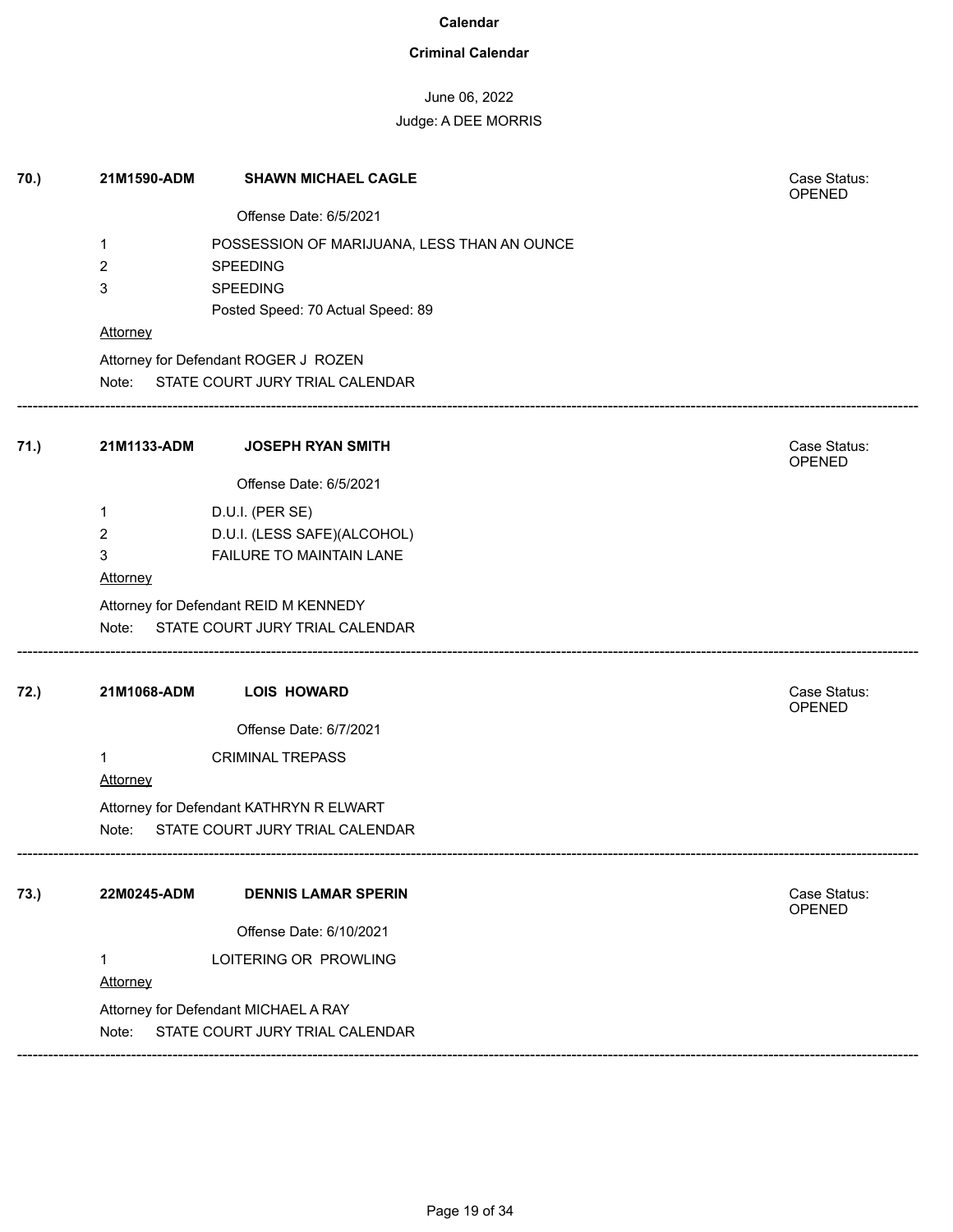### **Criminal Calendar**

June 06, 2022

| 74.) | 22M0022-ADM     | <b>JAHSIR CHAUNCEY ALI</b>                         | Case Status:<br><b>OPENED</b> |
|------|-----------------|----------------------------------------------------|-------------------------------|
|      |                 | Offense Date: 6/11/2021                            |                               |
|      | $\mathbf{1}$    | <b>BATTERY</b>                                     |                               |
|      | $\overline{c}$  | DISORDERLY CONDUCT                                 |                               |
|      | Attorney        |                                                    |                               |
|      |                 | Attorney for Defendant MICHAEL T STERLING          |                               |
|      |                 | Note: STATE COURT JURY TRIAL CALENDAR              |                               |
| 75.) | 21M1535-ADM     | <b>CHRISTOPHER SCOTT KELLEY</b>                    | Case Status:                  |
|      |                 |                                                    | OPENED                        |
|      |                 | Offense Date: 6/18/2021                            |                               |
|      | 1               | D.U.I. (LESS SAFE)(DRUGS)                          |                               |
|      | 2               | D.U.I. (LESS SAFE)(DRUGS)                          |                               |
|      | 3               | ENDANGERING A CHILD BY DRIVING UNDER THE INFLUENCE |                               |
|      | 4               | <b>RECKLESS DRIVING</b>                            |                               |
|      | 5               | FAILURE TO MAINTAIN LANE                           |                               |
|      | <b>Attorney</b> |                                                    |                               |
|      |                 | Attorney for Defendant JEFFERY L. DICKERSON        |                               |
|      |                 | Note: STATE COURT JURY TRIAL CALENDAR              |                               |
| 76.) | 21M2260-ADM     | <b>JULIE LYNNE TAYLOR</b>                          | Case Status:                  |
|      |                 |                                                    | OPENED                        |
|      |                 | Offense Date: 6/21/2021                            |                               |
|      | $\mathbf{1}$    | <b>BATTERY-MISD</b>                                |                               |
|      | $\overline{2}$  | SIMPLE BATTERY                                     |                               |
|      | 3               | DISORDERLY CONDUCT                                 |                               |
|      | Attorney        |                                                    |                               |
|      |                 | Attorney for Defendant JENNY CARVER ROSE           |                               |
|      | Note:           | STATE COURT JURY TRIAL CALENDAR                    |                               |
|      |                 |                                                    |                               |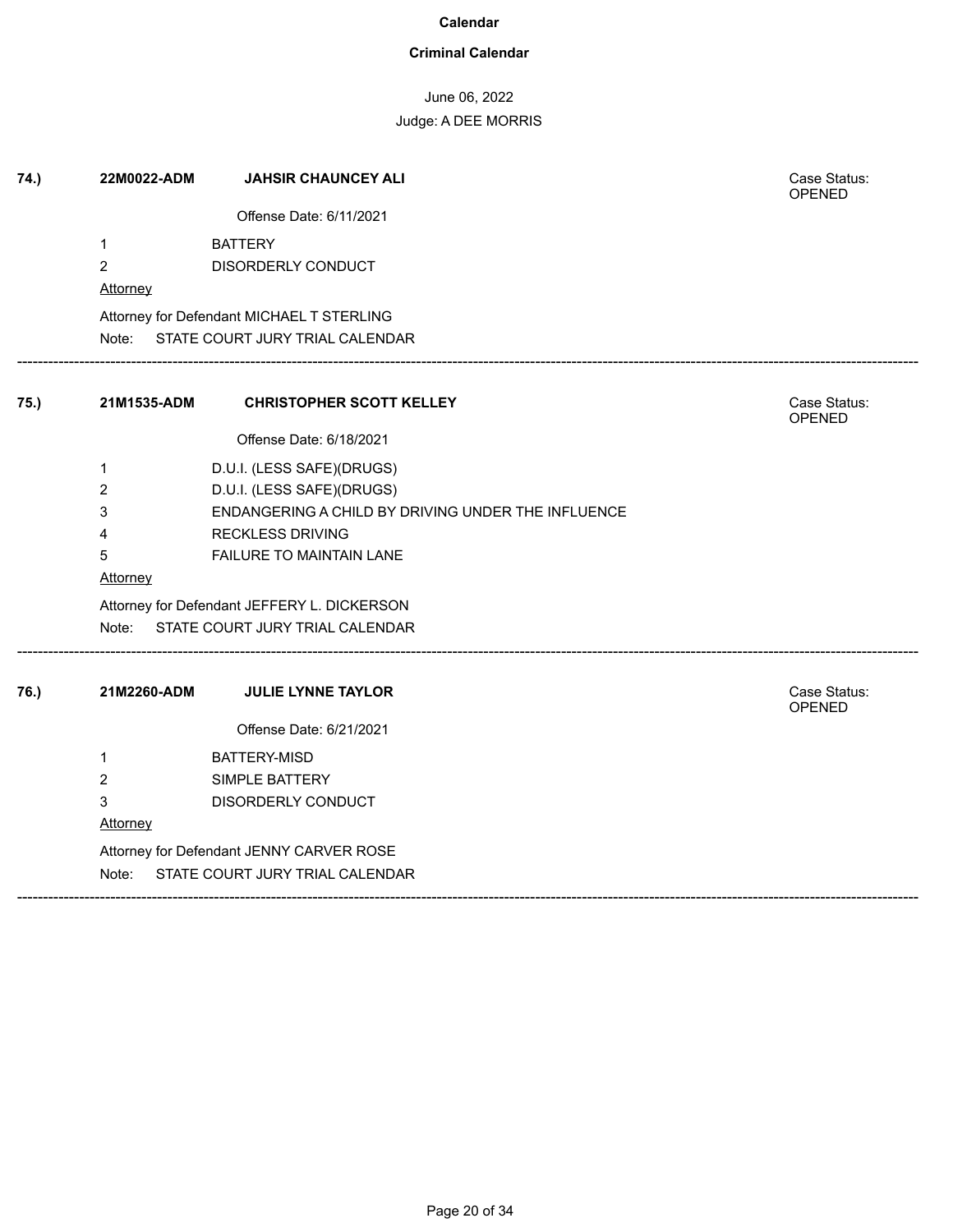### **Criminal Calendar**

## June 06, 2022

| Case Status:<br><b>OPENED</b> |
|-------------------------------|
|                               |
|                               |
|                               |
|                               |
|                               |
|                               |
|                               |
|                               |
|                               |
|                               |
|                               |
|                               |
|                               |
|                               |
| Case Status:<br><b>OPENED</b> |
|                               |
|                               |
|                               |
|                               |
|                               |
|                               |
|                               |
|                               |
| Case Status:<br>OPENED        |
|                               |
|                               |
|                               |
|                               |
|                               |
|                               |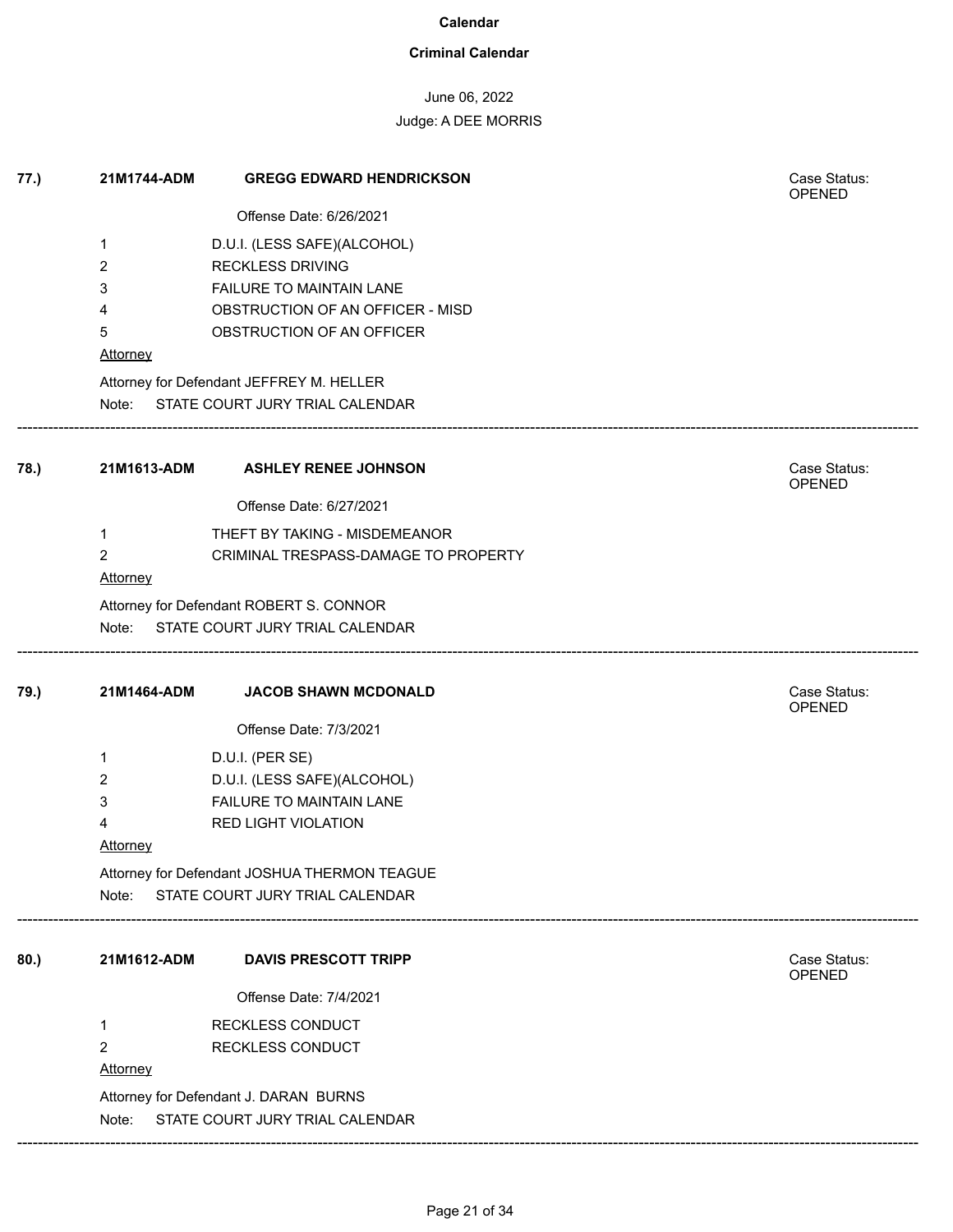### **Criminal Calendar**

June 06, 2022 Judge: A DEE MORRIS

| 81.) | 21M1537-ADM     | <b>MARLEIGH MICHELLE CARTER</b>                                             | Case Status:<br><b>OPENED</b> |
|------|-----------------|-----------------------------------------------------------------------------|-------------------------------|
|      |                 | Offense Date: 7/10/2021                                                     |                               |
|      | 1               | OBSTRUCTION OF AN OFFICER - MISD                                            |                               |
|      | <b>Attorney</b> |                                                                             |                               |
|      | Note:           | STATE COURT JURY TRIAL CALENDAR                                             |                               |
| 82.) | 21M2035-ADM     | <b>TERESA DENIESE JOHNSON</b>                                               | Case Status:<br>OPENED        |
|      |                 | Offense Date: 7/14/2021                                                     |                               |
|      | 1               | D.U.I. (PER SE)                                                             |                               |
|      | 2               | D.U.I. (LESS SAFE)(ALCOHOL)                                                 |                               |
|      | 3               | RECKLESS DRIVING                                                            |                               |
|      | 4               | FAILURE TO MAINTAIN LANE                                                    |                               |
|      | Attorney        |                                                                             |                               |
|      |                 | Attorney for Defendant CHRISTOPHER L. BISHOP                                |                               |
|      | Note:           | STATE COURT JURY TRIAL CALENDAR                                             |                               |
|      |                 |                                                                             |                               |
| 83.) | 21M1839-ADM     | <b>DAVID JERMAN BEAIRD</b>                                                  | Case Status:<br>OPENED        |
|      |                 | Offense Date: 7/18/2021                                                     |                               |
|      |                 |                                                                             |                               |
|      | 1<br>Attorney   | POSSESSION OF MARIJUANA, LESS THAN AN OUNCE                                 |                               |
|      |                 |                                                                             |                               |
|      | Note:           | Attorney for Defendant WALTER L. LUTES<br>STATE COURT JURY TRIAL CALENDAR   |                               |
|      |                 |                                                                             |                               |
| 84.) | 21M1824-ADM     | <b>CHRISTINA MARIE HOFFMAN</b>                                              | Case Status:                  |
|      |                 | Offense Date: 7/22/2021                                                     | <b>OPENED</b>                 |
|      | 1               |                                                                             |                               |
|      |                 | RECKLESS CONDUCT                                                            |                               |
|      | Attorney        |                                                                             |                               |
|      | Note:           | Attorney for Defendant JEFFREY M. HELLER<br>STATE COURT JURY TRIAL CALENDAR |                               |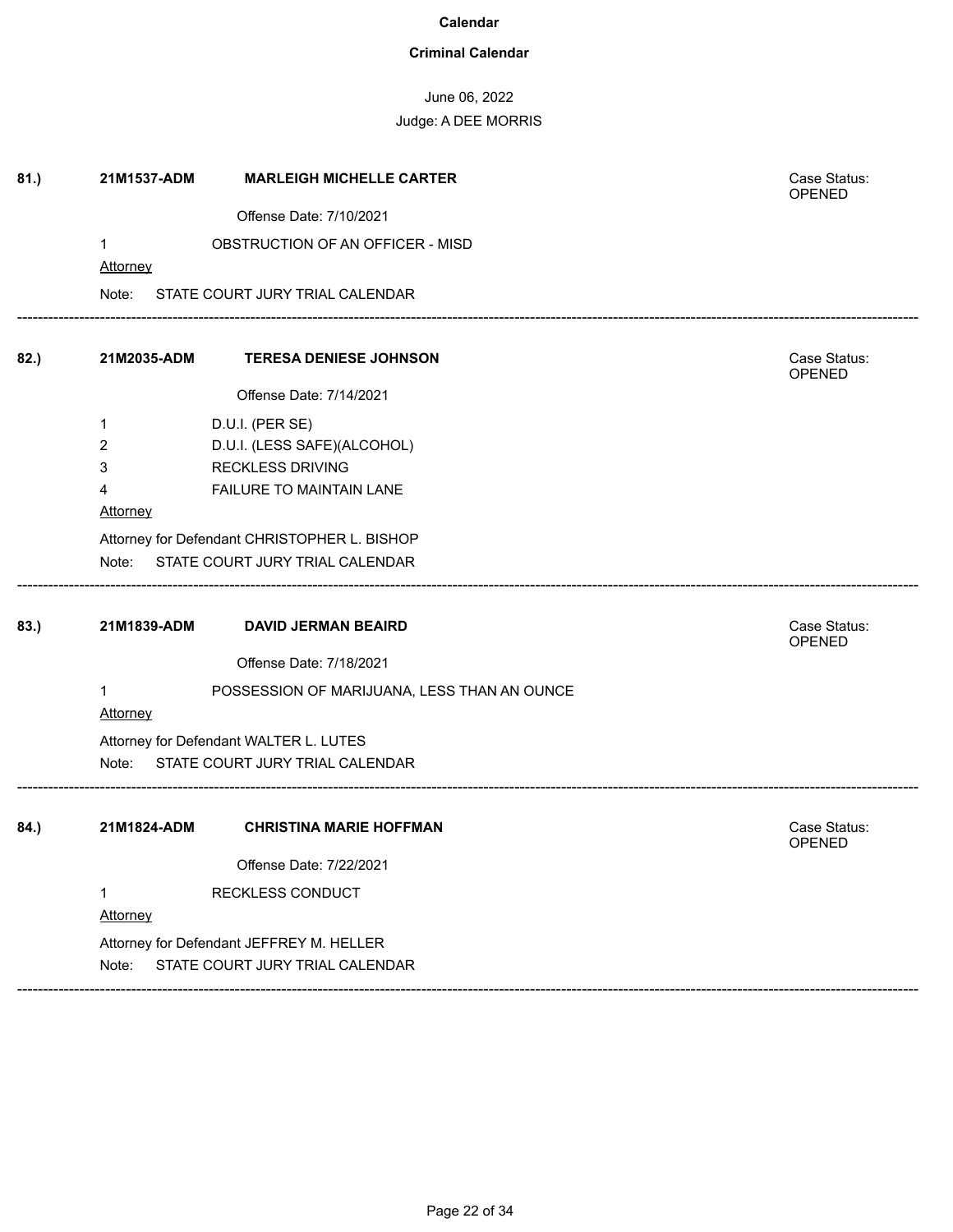### **Criminal Calendar**

June 06, 2022

## Judge: A DEE MORRIS

| 85.) | 21M1824-ADM                       | <b>NICOLE STEPHANIE HOFFMAN</b>                    | Case Status:<br><b>OPENED</b> |
|------|-----------------------------------|----------------------------------------------------|-------------------------------|
|      |                                   | Offense Date: 7/22/2021                            |                               |
|      | $\overline{2}$<br><b>Attorney</b> | REQUIRING/PERMITTING UNLAWFUL OPERATION OF VEHICLE |                               |
|      |                                   | Attorney for Defendant JEFFREY M. HELLER           |                               |
|      |                                   | Note: STATE COURT JURY TRIAL CALENDAR              |                               |
| 86.) | 21M1624-ADM                       | <b>ERNEST LEE SMITH</b>                            | Case Status:<br>OPENED        |
|      |                                   | Offense Date: 7/22/2021                            |                               |
|      | 1                                 | D.U.I. (LESS SAFE)(DRUGS)                          |                               |
|      | 2                                 | D.U.I. (LESS SAFE)(DRUGS)                          |                               |
|      | 3                                 | DRIVING UNDER THE INFLUENCE (CONTROLLED SUBSTANCE) |                               |
|      | 4                                 | DRIVING WITHOUT A VALID LICENSE                    |                               |
|      | Attorney                          |                                                    |                               |
|      |                                   | Attorney for Defendant BRIAN A HOBBS               |                               |
|      | Note:                             | STATE COURT JURY TRIAL CALENDAR                    |                               |
|      |                                   |                                                    |                               |
|      |                                   |                                                    |                               |
| 87.) | 21M1450-ADM                       | RAYMOND CORTEZ-MELENA                              | Case Status:<br><b>OPENED</b> |
|      |                                   | Offense Date: 7/22/2021                            |                               |
|      | 1                                 | D.U.I. (PER SE)                                    |                               |
|      | $\overline{2}$                    | D.U.I. (LESS SAFE)(ALCOHOL)                        |                               |
|      | 3                                 | <b>FAILURE TO MAINTAIN LANE</b>                    |                               |
|      | <b>Attorney</b>                   |                                                    |                               |
|      |                                   | Attorney for Defendant THOMAS E. FLUGUM JR         |                               |
|      | Note:                             | STATE COURT JURY TRIAL CALENDAR                    |                               |
| 88.) | 21M1694-ADM                       | <b>MARIAH KAY JOHNSON</b>                          | Case Status:                  |
|      |                                   |                                                    | OPENED                        |
|      |                                   | Offense Date: 7/25/2021                            |                               |
|      | $\mathbf{1}$<br><b>Attorney</b>   | POSSESSION OF MARIJUANA, LESS THAN AN OUNCE        |                               |
|      |                                   | Attorney for Defendant T. JESS BOWERS              |                               |

------------------------------------------------------------------------------------------------------------------------------------------------------------------------------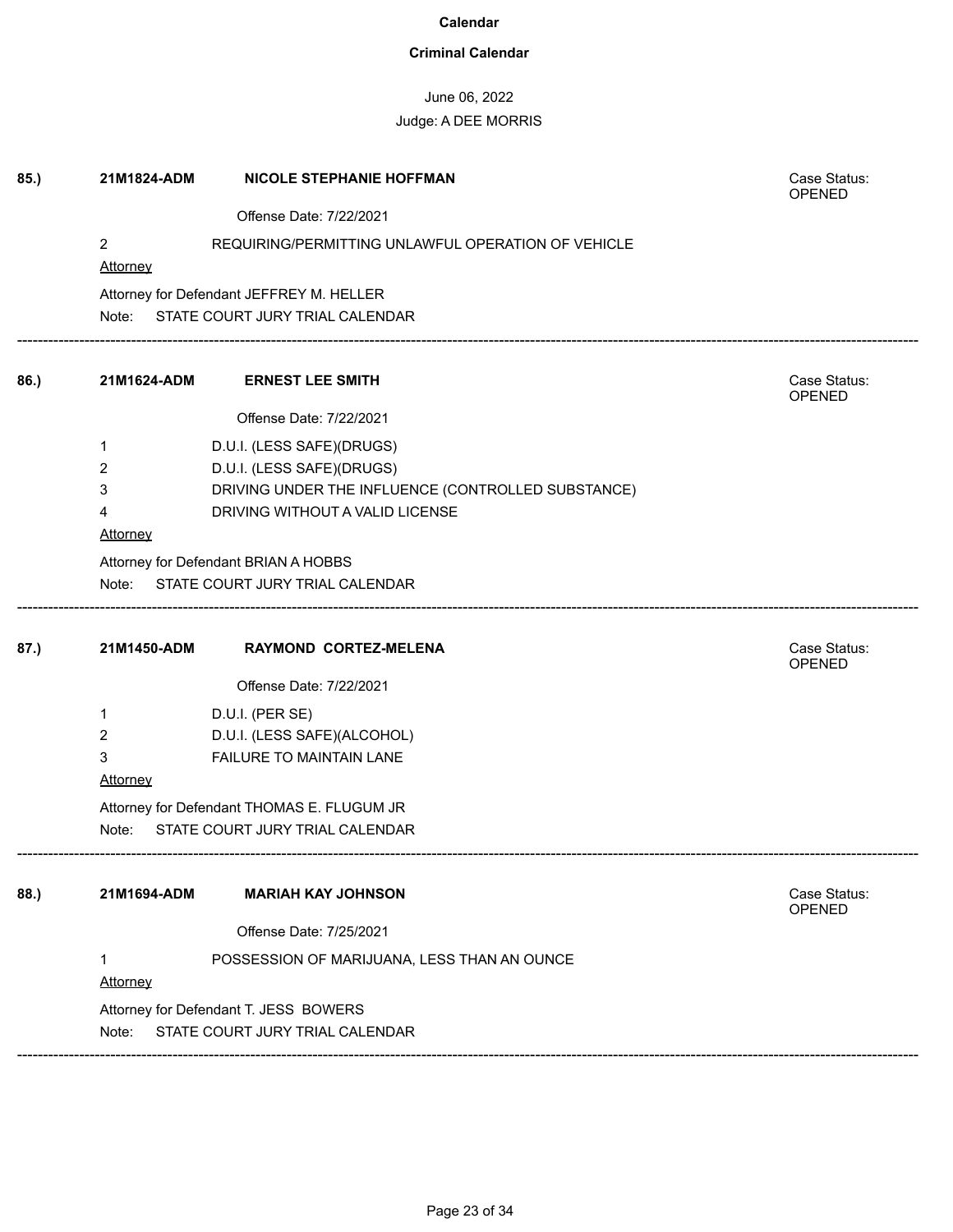### **Criminal Calendar**

# June 06, 2022

| 89.) | 21M2325-ADM<br>1<br>2<br>3<br>4<br>5<br><b>Attorney</b><br>Note: | <b>JOHN NELSON BERTRAND</b><br>Offense Date: 7/26/2021<br>D.U.I. (LESS SAFE)(ALCOHOL)<br><b>RECKLESS DRIVING</b><br><b>FAILURE TO MAINTAIN LANE</b><br><b>HEADLIGHT REQUIREMENTS</b><br>OBSTRUCTION OF AN OFFICER<br>Attorney for Defendant BENJAMIN BRADLEY REED<br>STATE COURT JURY TRIAL CALENDAR | Case Status:<br><b>OPENED</b> |
|------|------------------------------------------------------------------|------------------------------------------------------------------------------------------------------------------------------------------------------------------------------------------------------------------------------------------------------------------------------------------------------|-------------------------------|
| 90.) | 21M1479-ADM<br>1<br>2<br>3<br><b>Attorney</b><br>Note:           | <b>BARBARA KALBER MOSES</b><br>Offense Date: 8/1/2021<br>D.U.I. (PER SE)<br>D.U.I. (LESS SAFE)(ALCOHOL)<br>FAILURE TO MAINTAIN LANE<br>Attorney for Defendant KIMBERLY KEHELEY FRYE<br>STATE COURT JURY TRIAL CALENDAR                                                                               | Case Status:<br>OPENED        |
| 91.) | 21M1663-ADM<br>1<br>2<br><b>Attorney</b><br>Note:                | <b>GREGORY RYAN SCOTT</b><br>Offense Date: 8/1/2021<br>OBSTRUCTION OF AN OFFICER - MISD<br>REQUIREMENTS UPON STRIKING UNATTENDED VEHICLE<br>Attorney for Defendant JOHN C FORBES<br>STATE COURT JURY TRIAL CALENDAR                                                                                  | Case Status:<br><b>OPENED</b> |
| 92.) | 21M1653-ADM<br>1<br>2<br>3<br><b>Attorney</b><br>Note:           | <b>ARIC KLINE</b><br>Offense Date: 8/4/2021<br>D.U.I. (PER SE)<br>D.U.I. (LESS SAFE)(ALCOHOL)<br><b>RECKLESS DRIVING</b><br>Attorney for Defendant ROSS D GRISHAM<br>STATE COURT JURY TRIAL CALENDAR                                                                                                 | Case Status:<br>OPENED        |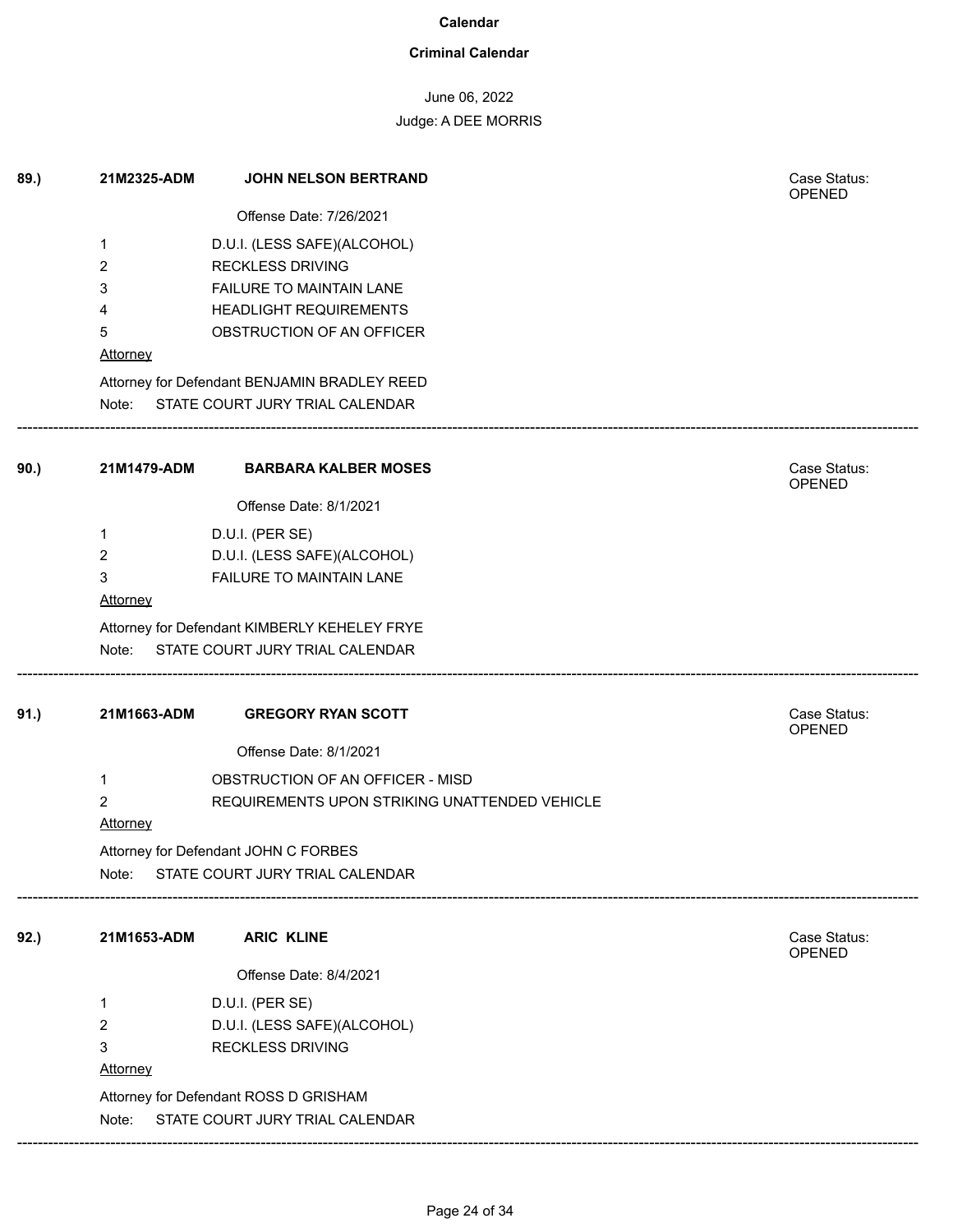### **Criminal Calendar**

# June 06, 2022

| 93.) | 21M1605-ADM     | <b>MARY KATHRYN TURNER</b>                         | Case Status:<br>OPENED        |
|------|-----------------|----------------------------------------------------|-------------------------------|
|      |                 | Offense Date: 8/6/2021                             |                               |
|      | 1               | D.U.I. (PER SE)                                    |                               |
|      | 2               | D.U.I. (LESS SAFE)(ALCOHOL)                        |                               |
|      | 3               | <b>RECKLESS DRIVING</b>                            |                               |
|      | 4               | REQUIREMENTS UPON STRIKING UNATTENDED VEHICLE      |                               |
|      | <b>Attorney</b> |                                                    |                               |
|      |                 | Attorney for Defendant JAY G. WALL                 |                               |
|      |                 | Note: STATE COURT JURY TRIAL CALENDAR              |                               |
| 94.) | 21M1630-ADM     | <b>TRAVIS EUGENE MOORE</b>                         | Case Status:<br><b>OPENED</b> |
|      |                 | Offense Date: 8/6/2021                             |                               |
|      | $\mathbf 1$     | OPERATING OF WATERCRAFT UNDER THE INFLUENCE OF ALC |                               |
|      | $\overline{2}$  | OPERATING VESSELL IN HOURS OF DARKNESS WITHOUT LIG |                               |
|      | <b>Attorney</b> |                                                    |                               |
|      |                 | Attorney for Defendant RICHARD TAFF WREN           |                               |
|      | Note:           | STATE COURT JURY TRIAL CALENDAR                    |                               |
| 95.) | 21M1599-ADM     | <b>ISAAC ROBINSON TREADWELL</b>                    | Case Status:<br><b>OPENED</b> |
|      |                 | Offense Date: 8/7/2021                             |                               |
|      | 1               | D.U.I. (LESS SAFE)(ALCOHOL)                        |                               |
|      | 2               | D.U.I. (PER SE)                                    |                               |
|      | 3               | FAILURE TO MAINTAIN LANE                           |                               |
|      | Attorney        |                                                    |                               |
|      |                 | Attorney for Defendant JEFFERY L. DICKERSON        |                               |
|      | Note:           | STATE COURT JURY TRIAL CALENDAR                    |                               |
| 96.) | 21M1735-ADM     | <b>LISA KELLER YANDEL</b>                          | Case Status:<br>OPENED        |
|      |                 | Offense Date: 8/14/2021                            |                               |
|      | 1               | D.U.I. (PER SE)                                    |                               |
|      | 2               | D.U.I. (LESS SAFE)(ALCOHOL)                        |                               |
|      | 3               | FAILURE TO MAINTAIN LANE                           |                               |
|      | 4               | OPEN CONTAINER VIOLATION                           |                               |
|      | 5               | OBSTRUCTION OF AN OFFICER - MISD                   |                               |
|      | <b>Attorney</b> |                                                    |                               |
|      |                 | Attorney for Defendant JEFFREY M. HELLER           |                               |
|      | Note:           | STATE COURT JURY TRIAL CALENDAR                    |                               |
|      |                 |                                                    |                               |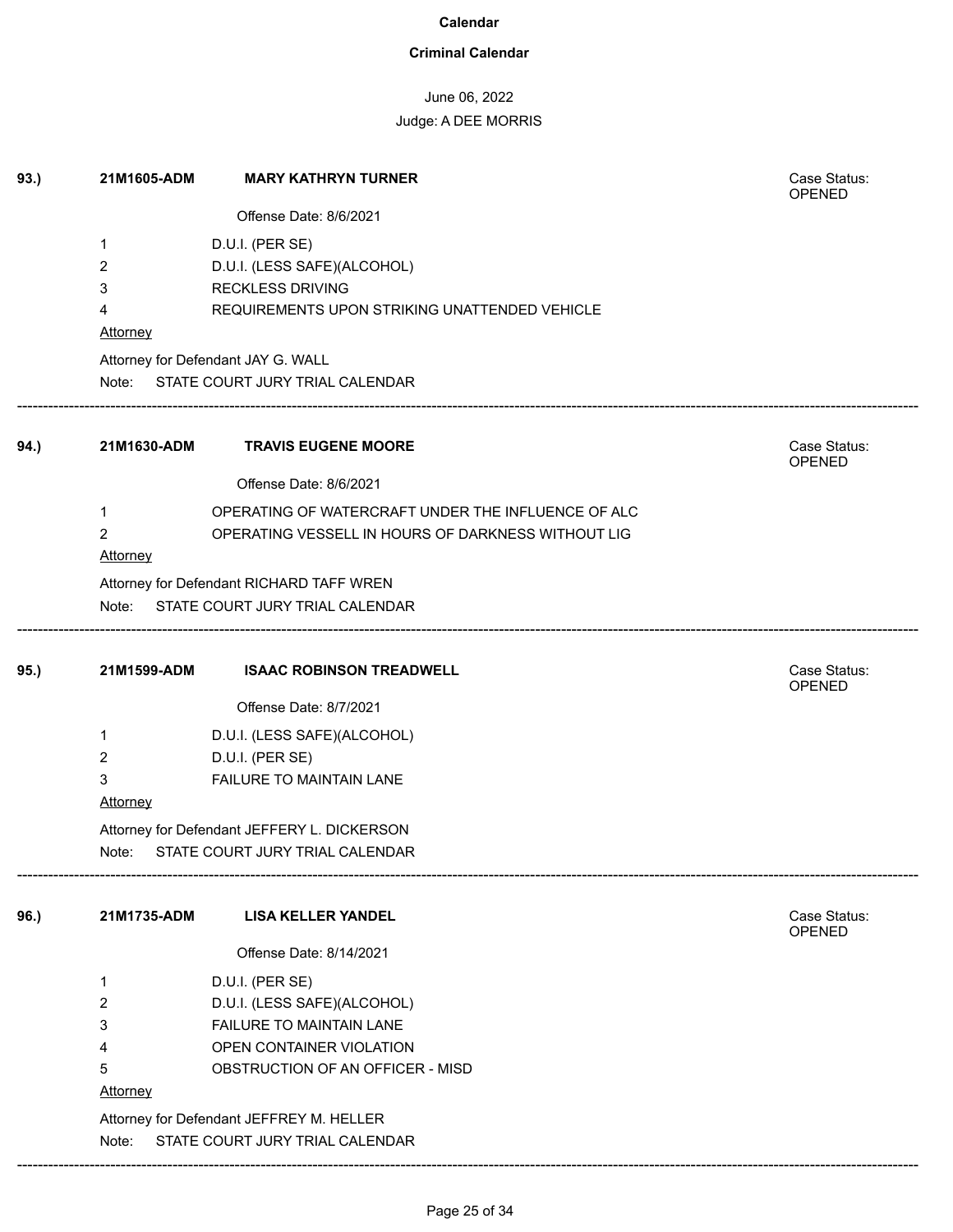### **Criminal Calendar**

June 06, 2022

| 97.) | 21M1724-ADM                             | <b>WILLIAM CRUZ</b>                         | Case Status:<br>OPENED        |
|------|-----------------------------------------|---------------------------------------------|-------------------------------|
|      |                                         | Offense Date: 8/15/2021                     |                               |
|      | 1                                       | D.U.I. (PER SE)                             |                               |
|      | $\overline{2}$                          | D.U.I. (LESS SAFE)(ALCOHOL)                 |                               |
|      | 3                                       | FAILURE TO MAINTAIN LANE                    |                               |
|      | <b>Attorney</b>                         |                                             |                               |
|      |                                         | Attorney for Defendant FREDERICK R MANN JR  |                               |
|      | Note:                                   | STATE COURT JURY TRIAL CALENDAR             |                               |
| 98.) | 21M2127-ADM                             | <b>CHAD ALLEN WILLIAMS</b>                  | Case Status:<br>OPENED        |
|      |                                         | Offense Date: 8/15/2021                     |                               |
|      | 1                                       | D.U.I. (LESS SAFE)(DRUGS)                   |                               |
|      | 2                                       | D.U.I. (LESS SAFE)(DRUGS)                   |                               |
|      | 3                                       | <b>RECKLESS DRIVING</b>                     |                               |
|      | 4                                       | STRIKING FIXED OBJECT                       |                               |
|      | 5                                       | FAILURE TO MAINTAIN LANE                    |                               |
|      | Attorney                                |                                             |                               |
|      |                                         | Attorney for Defendant JONATHAN A. KESLER   |                               |
|      | Note:                                   | STATE COURT JURY TRIAL CALENDAR             |                               |
| 99.) | 21M1728-ADM                             | JULIO LOPEZ-COLIN                           | Case Status:<br><b>OPENED</b> |
|      |                                         | Offense Date: 8/16/2021                     |                               |
|      | 1                                       | D.U.I. (PER SE)                             |                               |
|      | 2                                       | D.U.I. (LESS SAFE)(ALCOHOL)                 |                               |
|      | 3                                       | <b>HEADLIGHT REQUIREMENTS</b>               |                               |
|      | <b>Attorney</b>                         |                                             |                               |
|      | Attorney for Defendant RAYMOND H. STEIN |                                             |                               |
|      | Note:                                   | STATE COURT JURY TRIAL CALENDAR             |                               |
| 100. | 21M1732-ADM                             | <b>EARNEST FREDERICK CAMPBELL</b>           | Case Status:<br><b>OPENED</b> |
|      |                                         | Offense Date: 8/16/2021                     |                               |
|      | 1                                       | D.U.I. (PER SE)                             |                               |
|      | $\overline{2}$                          | D.U.I. (LESS SAFE)(ALCOHOL)                 |                               |
|      | 3                                       | <b>RECKLESS DRIVING</b>                     |                               |
|      | <b>Attorney</b>                         |                                             |                               |
|      |                                         | Attorney for Defendant JEFFERY L. DICKERSON |                               |
|      | Note:                                   | STATE COURT JURY TRIAL CALENDAR             |                               |
|      |                                         |                                             |                               |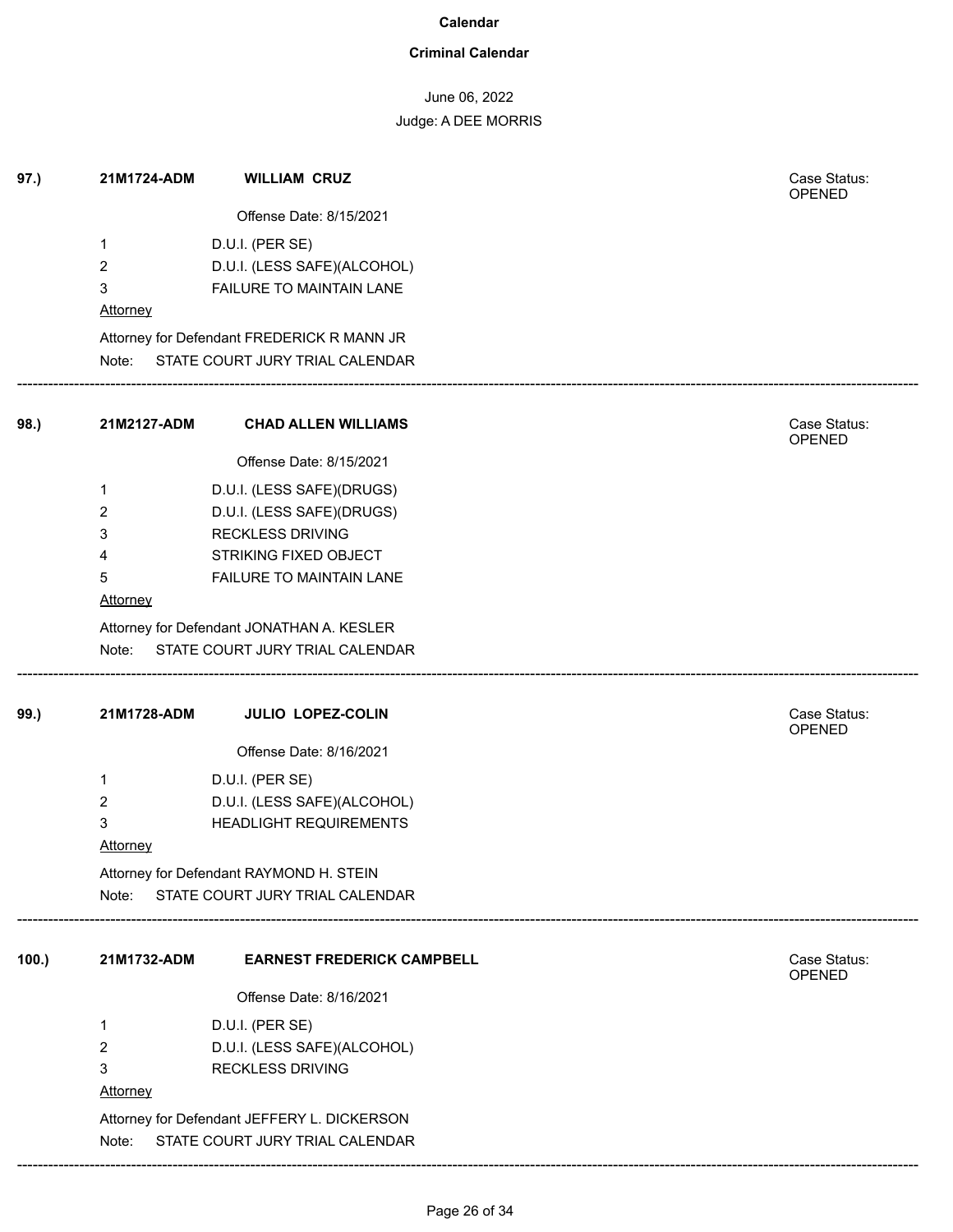### **Criminal Calendar**

# June 06, 2022

| 101.) | 21M1729-ADM                             | <b>JORDAN KULL MCLANE</b>                    | Case Status:<br>OPENED |  |  |
|-------|-----------------------------------------|----------------------------------------------|------------------------|--|--|
|       |                                         | Offense Date: 8/20/2021                      |                        |  |  |
|       | 1                                       | D.U.I. (PER SE)                              |                        |  |  |
|       | $\overline{2}$                          | D.U.I. (LESS SAFE)(ALCOHOL)                  |                        |  |  |
|       | $\mathbf{3}$                            | <b>RED LIGHT VIOLATION</b>                   |                        |  |  |
|       | <b>Attorney</b>                         |                                              |                        |  |  |
|       |                                         | Attorney for Defendant PETER M. ZELIFF       |                        |  |  |
|       |                                         | Note: STATE COURT JURY TRIAL CALENDAR        |                        |  |  |
| 102.  | 22M0040-ADM                             | <b>MARY JO PATTERSON</b>                     | Case Status:<br>OPENED |  |  |
|       |                                         | Offense Date: 10/3/2021                      |                        |  |  |
|       | $\mathbf{1}$                            | D.U.I. (LESS SAFE)(DRUGS)                    |                        |  |  |
|       | $\overline{2}$                          | D.U.I. (LESS SAFE)(DRUGS)                    |                        |  |  |
|       | 3                                       | FAILURE TO MAINTAIN LANE                     |                        |  |  |
|       | Attorney                                |                                              |                        |  |  |
|       |                                         | Attorney for Defendant CHRISTOPHER L. BISHOP |                        |  |  |
|       | Note:                                   | STATE COURT JURY TRIAL CALENDAR              |                        |  |  |
| 103.  | 21M2293-ADM                             | <b>JOSEPH RYAN SMITH</b>                     | Case Status:<br>OPENED |  |  |
|       |                                         | Offense Date: 10/11/2021                     |                        |  |  |
|       | $\mathbf 1$                             | D.U.I. (PER SE)                              |                        |  |  |
|       | $\overline{2}$                          | D.U.I. (LESS SAFE)(ALCOHOL)                  |                        |  |  |
|       | $\mathbf{3}$                            | <b>RECKLESS DRIVING</b>                      |                        |  |  |
|       | 4                                       | FAILURE TO MAINTAIN LANE                     |                        |  |  |
|       | Attorney                                |                                              |                        |  |  |
|       | Attorney for Defendant REID M KENNEDY   |                                              |                        |  |  |
|       | Note:                                   | STATE COURT JURY TRIAL CALENDAR              |                        |  |  |
| 104.  | 22M0109-ADM                             | <b>KENNETH ROSS SMITH</b>                    | Case Status:<br>OPENED |  |  |
|       |                                         | Offense Date: 10/13/2021                     |                        |  |  |
|       | $\mathbf{1}$                            | FALSE REPORT OF A CRIME                      |                        |  |  |
|       | Attorney                                |                                              |                        |  |  |
|       | Attorney for Defendant WILLIAM J HUNTER |                                              |                        |  |  |
|       | Note:                                   | STATE COURT JURY TRIAL CALENDAR              |                        |  |  |
|       |                                         |                                              |                        |  |  |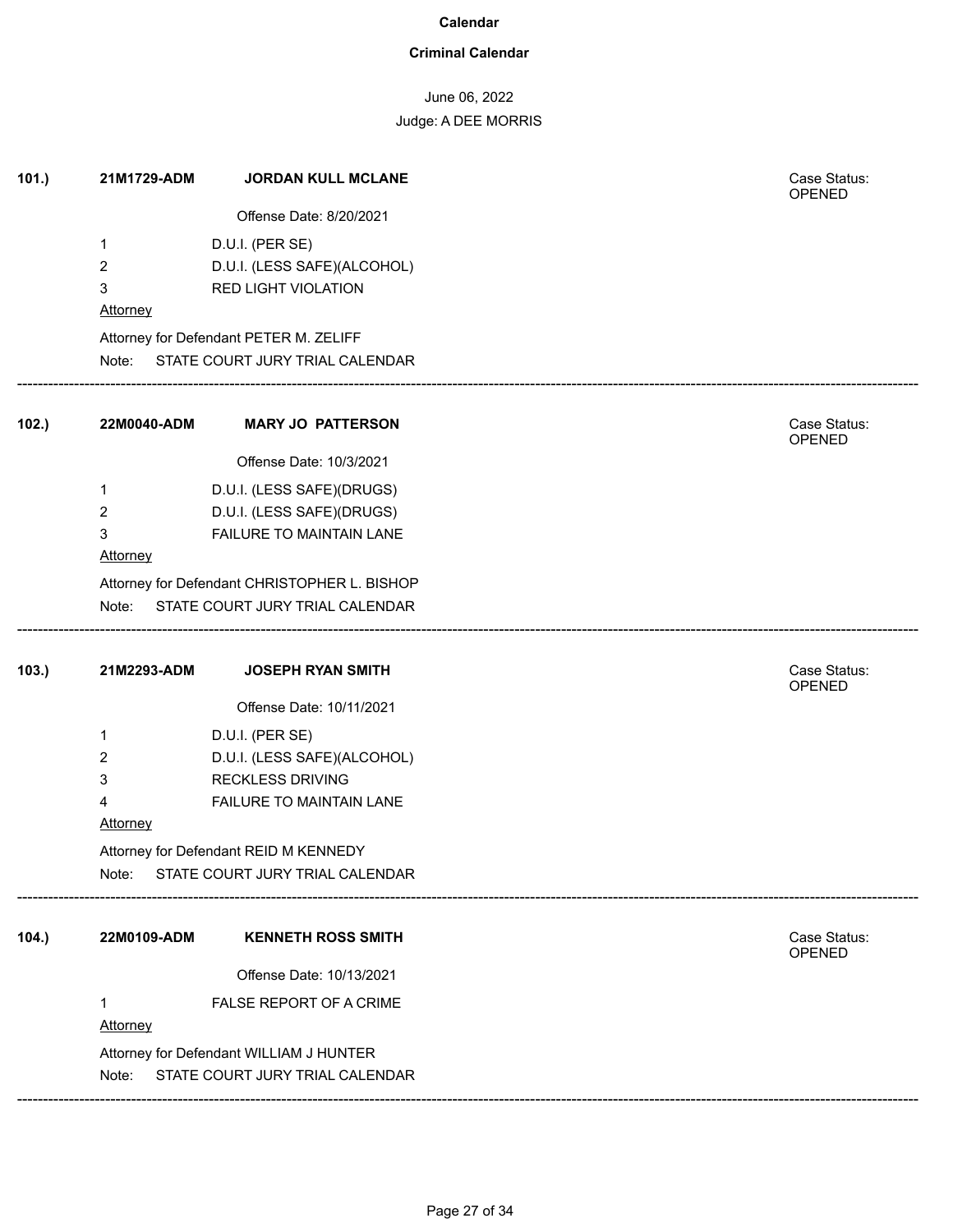### **Criminal Calendar**

# June 06, 2022

| 105.  | 21T05644-ADM    | <b>MATTHEW PATRICK PROULX</b>             | Case Status:<br><b>OPENED</b> |
|-------|-----------------|-------------------------------------------|-------------------------------|
|       |                 | Offense Date: 11/10/2021                  |                               |
|       | 1               | <b>SPEEDING</b>                           |                               |
|       |                 | Posted Speed: 70 Actual Speed: 106        |                               |
|       | Attorney        |                                           |                               |
|       |                 | Attorney for Defendant JONATHAN A. KESLER |                               |
|       | Note:           | STATE COURT JURY TRIAL CALENDAR           |                               |
| 106.) | 21T05662-ADM    | <b>GERARDO MORALES RIVERA</b>             | Case Status:<br><b>OPENED</b> |
|       |                 | Offense Date: 11/11/2021                  |                               |
|       | $\mathbf{1}$    | <b>SPEEDING</b>                           |                               |
|       |                 | Posted Speed: 40 Actual Speed: 55         |                               |
|       | 2               | DRIVING WITHOUT A VALID LICENSE           |                               |
|       | Attorney        |                                           |                               |
|       |                 | Attorney for Defendant ALEJANDRO GARCIA   |                               |
|       | Note:           | STATE COURT JURY TRIAL CALENDAR           |                               |
| 107.) | 21T05705-ADM    | <b>JEREMY LOFTON WORSHAM</b>              | Case Status:<br>OPENED        |
|       |                 | Offense Date: 11/11/2021                  |                               |
|       | 1               | FAILURE TO MAINTAIN LANE                  |                               |
|       | <b>Attorney</b> |                                           |                               |
|       |                 | Attorney for Defendant WALTER L. LUTES    |                               |
|       | Note:           | STATE COURT JURY TRIAL CALENDAR           |                               |
| 108.  | 21T05671-ADM    | <b>KEEVAN JAMAL HARRIS</b>                | Case Status:                  |
|       |                 |                                           | <b>OPENED</b>                 |
|       |                 | Offense Date: 11/11/2021                  |                               |
|       | $\mathbf{1}$    | FOLLOWING TOO CLOSELY                     |                               |
|       | Attorney        |                                           |                               |
|       |                 | Attorney for Defendant LINDSAY HANEY      |                               |
|       | Note:           | STATE COURT JURY TRIAL CALENDAR           |                               |
|       |                 |                                           |                               |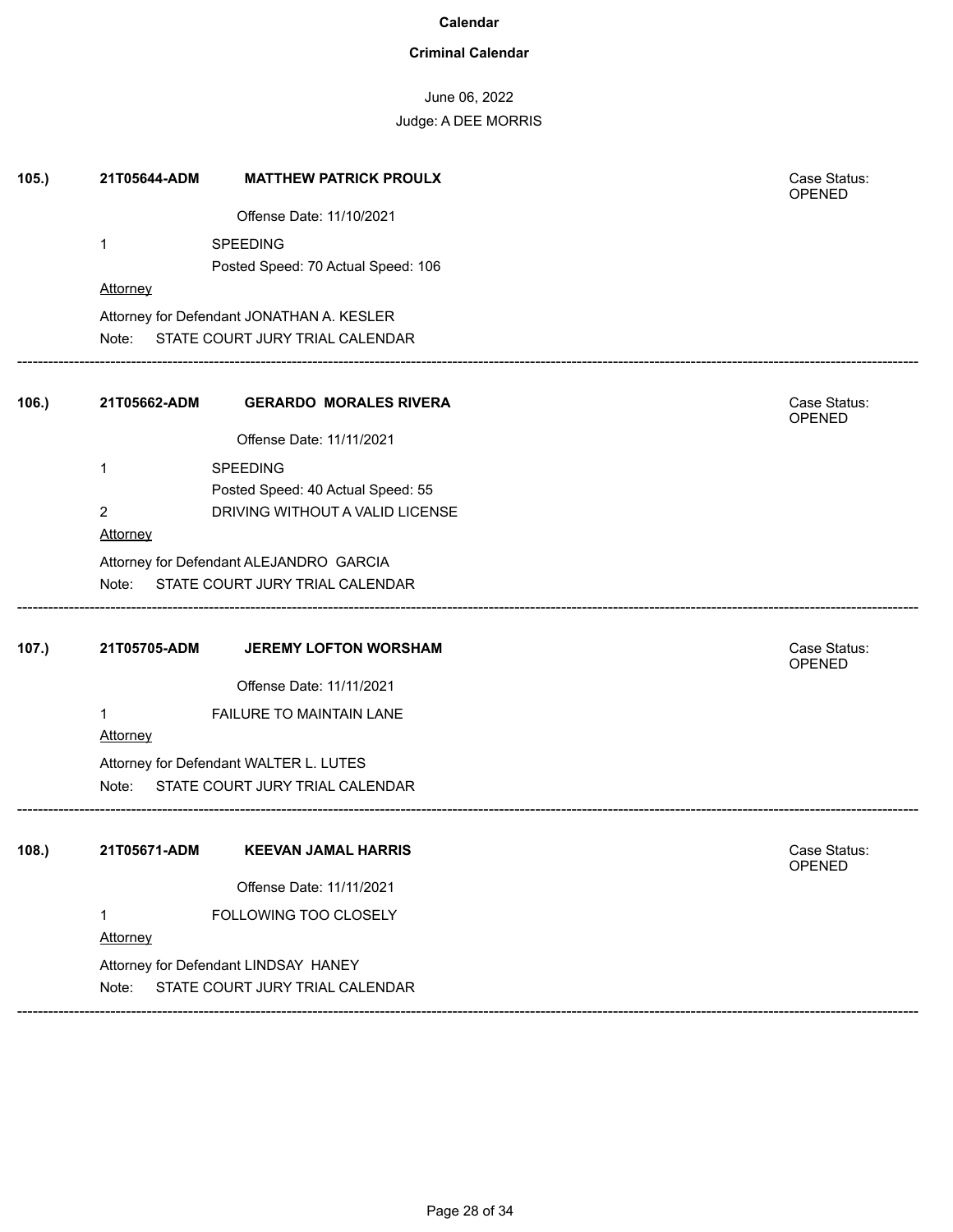### **Criminal Calendar**

### June 06, 2022

| 109.  | 21M2282-ADM     | <b>FREDDIE COY BROOKER</b>                   | Case Status:<br><b>OPENED</b> |
|-------|-----------------|----------------------------------------------|-------------------------------|
|       |                 | Offense Date: 11/17/2021                     |                               |
|       | 1               | D.U.I. (LESS SAFE)(ALCOHOL)                  |                               |
|       | 2               | <b>RECKLESS DRIVING</b>                      |                               |
|       | 3               | FAILURE TO MAINTAIN LANE                     |                               |
|       | 4               | OPEN CONTAINER VIOLATION                     |                               |
|       | 5               | OBSTRUCTION OF AN OFFICER - MISD             |                               |
|       | <b>Attorney</b> |                                              |                               |
|       |                 | Attorney for Defendant JEFFERY L. DICKERSON  |                               |
|       |                 | Note: STATE COURT JURY TRIAL CALENDAR        |                               |
| 110.) | 22M0413-ADM     | <b>JENNIFER LYNN O'BRIEN</b>                 | Case Status:<br><b>OPENED</b> |
|       |                 | Offense Date: 2/17/2022                      |                               |
|       | 1               | D.U.I. (LESS SAFE)(ALCOHOL)                  |                               |
|       | 2               | D.U.I (LESS SAFE)(COMBINED INFLUENCE)        |                               |
|       | 3               | FAILURE TO MAINTAIN LANE                     |                               |
|       | 4               | OPERATING VEHICLE WITHOUT VALID TAG          |                               |
|       | 5               | OPEN CONTAINER VIOLATION                     |                               |
|       | 6               | OBSTRUCTION OF AN OFFICER - MISD             |                               |
|       | 7               | OBSTRUCTION OF AN OFFICER - MISD             |                               |
|       | <b>Attorney</b> |                                              |                               |
|       |                 | Attorney for Defendant BENJAMIN BRADLEY REED |                               |
|       | Note:           | STATE COURT JURY TRIAL CALENDAR              |                               |
| 111.) | 22M0415-ADM     | <b>TRAVIS HUNTER HANKINS</b>                 | Case Status:                  |
|       |                 | Offense Date: 2/26/2022                      | <b>OPENED</b>                 |
|       | 1               | D.U.I. (LESS SAFE)(ALCOHOL)                  |                               |
|       | 2               | <b>RECKLESS DRIVING</b>                      |                               |
|       | Attorney        |                                              |                               |
|       |                 | Attorney for Defendant JAMES D. HALEY        |                               |
|       | Note:           | STATE COURT JURY TRIAL CALENDAR              |                               |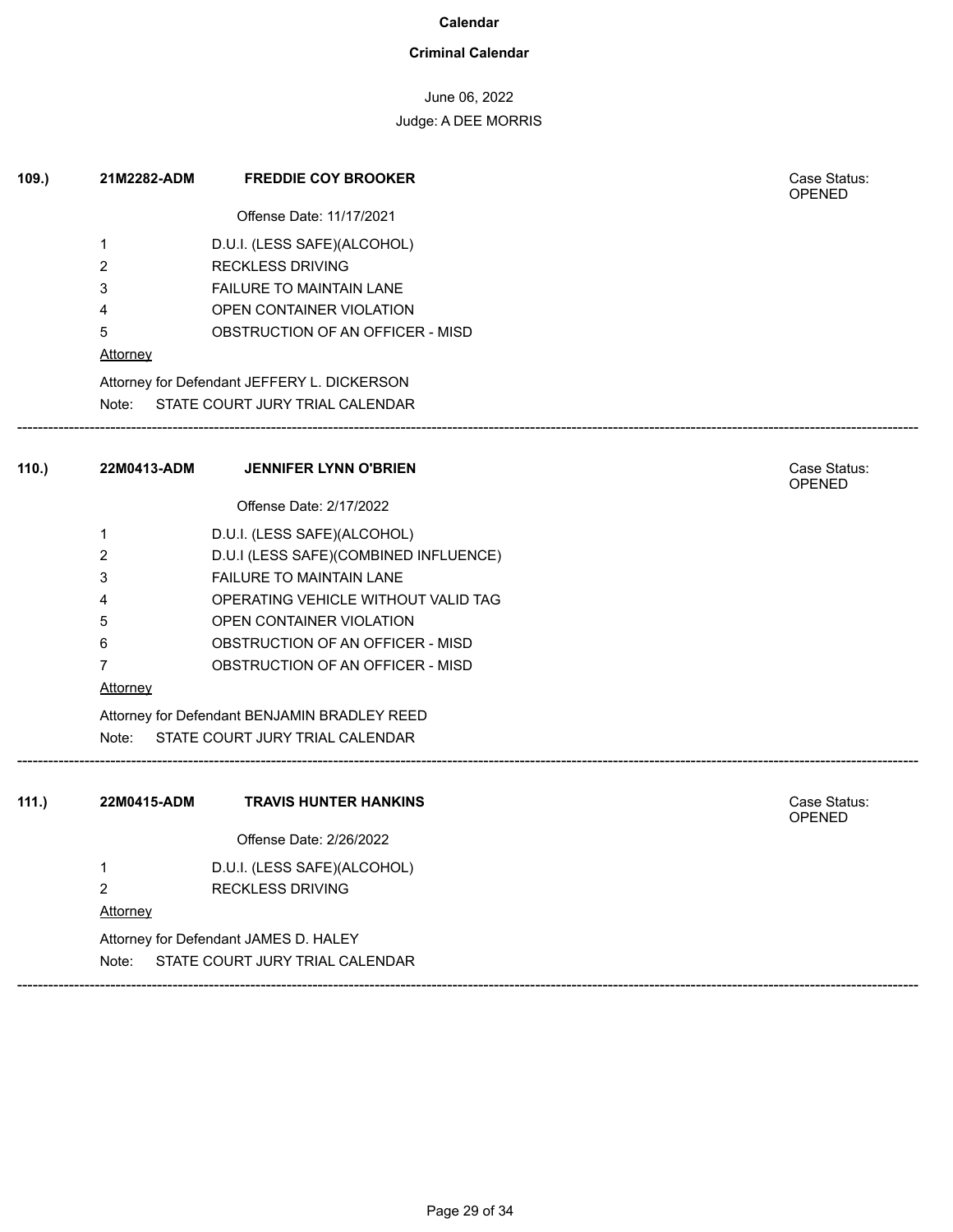### **Criminal Calendar**

June 06, 2022 Judge: A DEE MORRIS

| 112. | 22M0416-ADM | <b>KRISTA LACHAE DURAN</b>                   | Case Status:<br><b>OPENED</b> |
|------|-------------|----------------------------------------------|-------------------------------|
|      |             | Offense Date: 3/4/2022                       |                               |
|      |             | D.U.I. (LESS SAFE)(ALCOHOL)                  |                               |
|      | 2           | <b>FAILURE TO MAINTAIN LANE</b>              |                               |
|      | Attorney    |                                              |                               |
|      |             | Attorney for Defendant BENJAMIN BRADLEY REED |                               |
|      | Note:       | STATE COURT JURY TRIAL CALENDAR              |                               |
|      |             |                                              |                               |
|      |             |                                              |                               |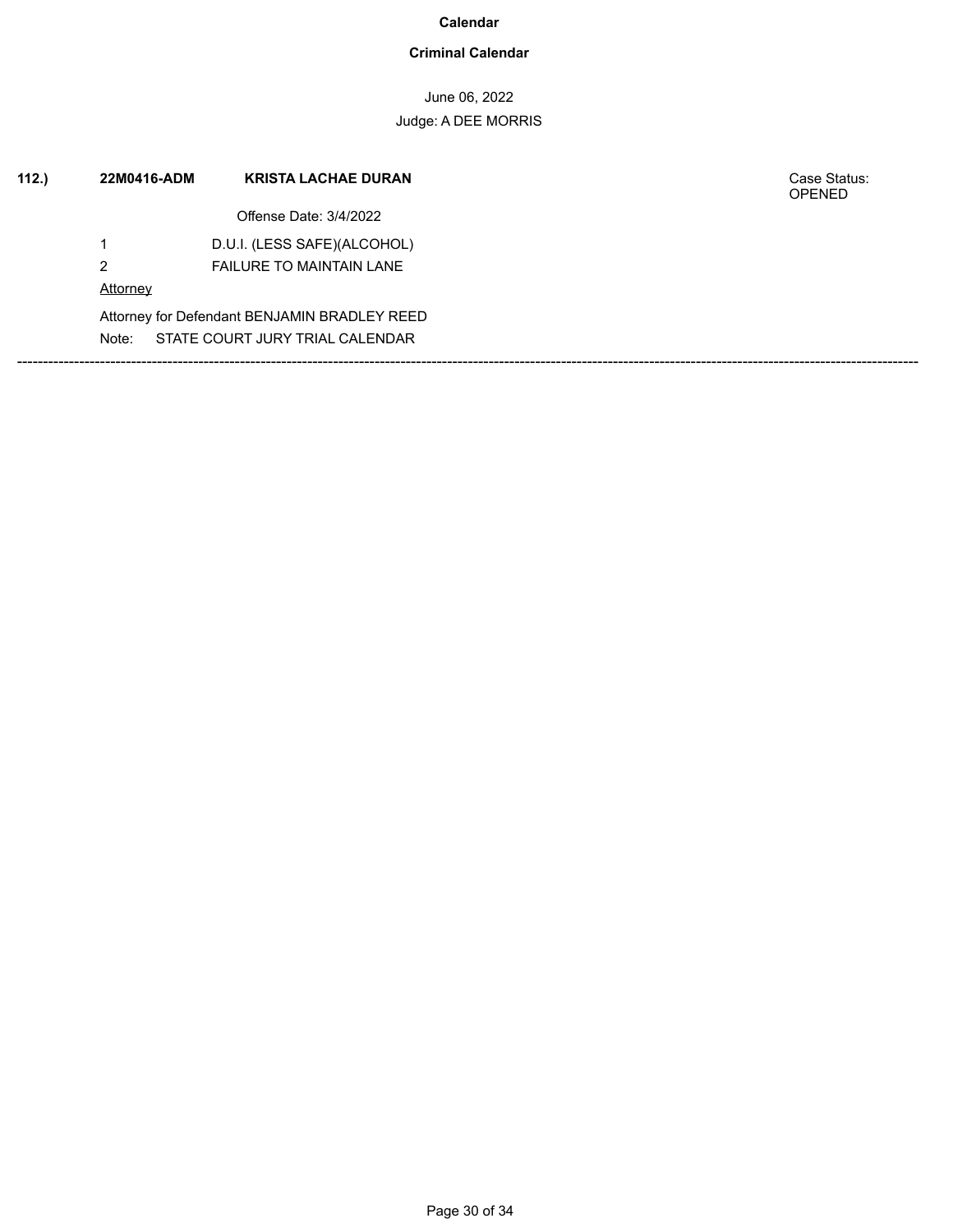#### **Criminal Calendar**

# June 06, 2022

| Name                          | Case Number  | Item#          |
|-------------------------------|--------------|----------------|
| ADCOCK, ASHLEN AUSTIN         | 21M1026-ADM  | 58             |
| ALI, JAHSIR CHAUNCEY          | 22M0022-ADM  | 74             |
| AZUARA, ANGEL MARTIN          | 21M1616-ADM  | 53             |
| <b>BALILES, TIAN</b>          | 21M1845-ADM  | 18             |
| BEAIRD, DAVID JERMAN          | 21M1839-ADM  | 83             |
| BELT, JASON WAYNE             | 21M0982-ADM  | 62             |
| BENSON, DANIEL ERIC           | 21M0005-ADM  | 30             |
| BERTRAND, JOHN NELSON         | 21M2325-ADM  | 89             |
| <b>BROOKER, FREDDIE COY</b>   | 21M2282-ADM  | 109            |
| BROOKSHIRE, DAVID LAMAR       | 20DV0184-ADM | 3              |
| <b>BRUCE, EDWIN GERARD</b>    | 21M1119-ADM  | 60             |
| BRYAN, ROBERT STEPHEN         | 21M1734-ADM  | 41             |
| CAGLE, SHAWN MICHAEL          | 21M1590-ADM  | 70             |
| CAMPBELL, EARNEST FREDERICK   | 21M1732-ADM  | 100            |
| CANNON, SHAWN PATRICK         | 21M0564-ADM  | 51             |
| CARTER, MARLEIGH MICHELLE     | 21M1537-ADM  | 81             |
| <b>CLEMENTS, KEVIN TYSON</b>  | 21M1265-ADM  | 67             |
| CONLEY, DETONIO LOVELL        | 21M0645-ADM  | 50             |
| COOK, CHARLES HENRY           | 20M1219-ADM  | 21             |
| CORBELLI, CIARA F             | 20M1218-ADM  | 20             |
| CORTEZ-MELENA, RAYMOND        | 20M0699-ADM  | 11             |
| CORTEZ-MELENA, RAYMOND        | 21M1450-ADM  | 87             |
| CRAIG, SPENCER WILLIAM        | 21M1094-ADM  | 37             |
| CRUZ, WILLIAM                 | 21M1724-ADM  | 97             |
| DIODATI, VICTOR               | 22M0453-ADM  | 13             |
| DURAN, KRISTA LACHAE          | 22M0416-ADM  | 112            |
| EDWARDS, DAVID JAMAL          | 20M1399-ADM  | 22             |
| FINDLAY, JEFFREY SCOTT        | 21M1253-ADM  | 63             |
| FLUGUM, THOMAS E              | 20M1756-ADM  | 28             |
| FOUNTAIN, THOMAS EDWARD       | 19M1814-ADM  | 5              |
| FRANKOVICH, MONICA            | 21DV0139-ADM | 33             |
| <b>GARCIA, MIGUEL PEREZ</b>   | 22M0452-ADM  | 12             |
| GASPAR MATEO, JUAN MONTEJO    | 20M0406-ADM  | 7              |
| <b>GODFREY, JAMES MATTHEW</b> | 21M0801-ADM  | 43             |
| GOODMAN, MICHAEL              | 20M1181-ADM  | 1              |
| GOODWIN, RICHARD SCOTT        | 20M1181-ADM  | $\overline{2}$ |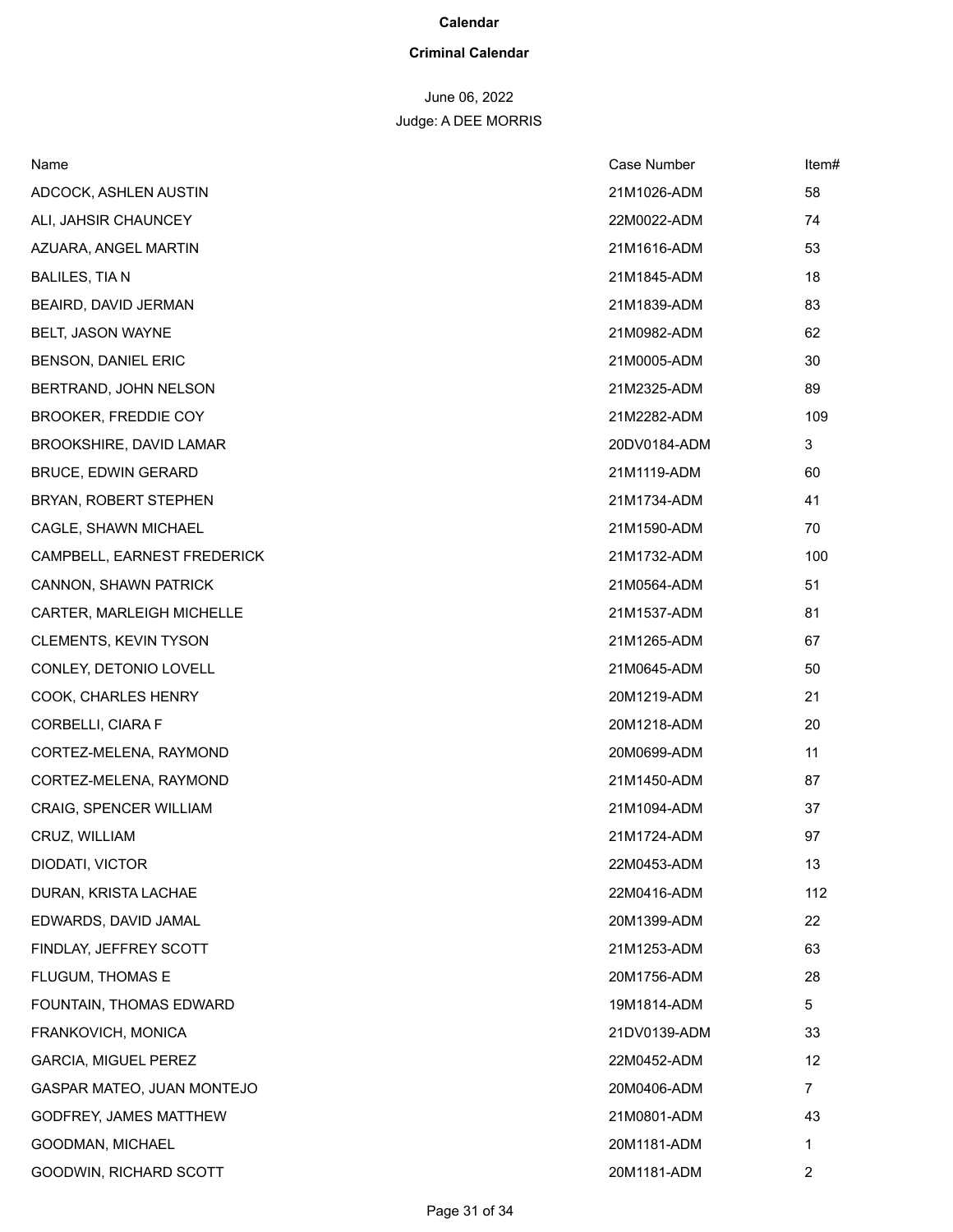#### **Criminal Calendar**

# June 06, 2022

| HAMPTON, CHRISTOPHER LEE     | 20M0117-ADM  | 4   |
|------------------------------|--------------|-----|
| HANKINS, TRAVIS HUNTER       | 22M0415-ADM  | 111 |
| HARRIS, CHRISTOPHER C        | 20DV0264-ADM | 14  |
| HARRIS, KEEVAN JAMAL         | 21T05671-ADM | 108 |
| HARTLEY, MADISON FRANCES     | 21M1582-ADM  | 19  |
| HENDRICKSON, GREGG EDWARD    | 21M1744-ADM  | 77  |
| HOFFMAN, CHRISTINA MARIE     | 21M1824-ADM  | 84  |
| HOFFMAN, NICOLE STEPHANIE    | 21M1824-ADM  | 85  |
| HOLLAND, JUSTIN MARTIN       | 20M1429-ADM  | 9   |
| HOWARD, LOIS                 | 21T01738-ADM | 25  |
| HOWARD, LOIS                 | 21T01744-ADM | 32  |
| HOWARD, LOIS                 | 21M1068-ADM  | 72  |
| HOWARD, LOIS J               | 21M0501-ADM  | 39  |
| HOWARD, LOIS J               | 21M0631-ADM  | 47  |
| HUSTON, TODD                 | 21M0842-ADM  | 55  |
| IANETTA, CHANDRA LEIGH       | 21M0608-ADM  | 49  |
| <b>IRBY, CRAIG ALLEN</b>     | 20M1461-ADM  | 16  |
| <b>JOHNSON, ASHLEY RENEE</b> | 21M1613-ADM  | 78  |
| JOHNSON, MARIAH KAY          | 21M1694-ADM  | 88  |
| JOHNSON, TERESA DENIESE      | 21M2035-ADM  | 82  |
| JONES, STEVEN BRUCE          | 20M1449-ADM  | 26  |
| KAMAMI, MOUREEN NYAMBURA     | 21M0684-ADM  | 56  |
| KELLEY, CHRISTOPHER SCOTT    | 21M1535-ADM  | 75  |
| KLINE, ARIC                  | 21M1653-ADM  | 92  |
| LAMAN, KIM JO                | 20M1112-ADM  | 8   |
| LAMAN, KIM JO                | 20M1113-ADM  | 17  |
| LIFORD, JASON ROBERT         | 20M1789-ADM  | 29  |
| LOPEZ-COLIN, JULIO           | 21M1728-ADM  | 99  |
| LOWE-WILLIAMS, COREY E       | 21M0454-ADM  | 42  |
| MCCOY, LAINE WILLIAM         | 21M0171-ADM  | 24  |
| MCDONALD, JACOB SHAWN        | 21M1464-ADM  | 79  |
| MCLANE, JORDAN KULL          | 21M1729-ADM  | 101 |
| MOORE, TRAVIS EUGENE         | 21M1630-ADM  | 94  |
| MORALES RIVERA, GERARDO      | 21T05662-ADM | 106 |
| MORALES, DAVID JASSO         | 21M1650-ADM  | 61  |
| MOSES, BARBARA KALBER        | 21M1479-ADM  | 90  |
| MOSS, TONYA MICHELLE         | 20M1752-ADM  | 23  |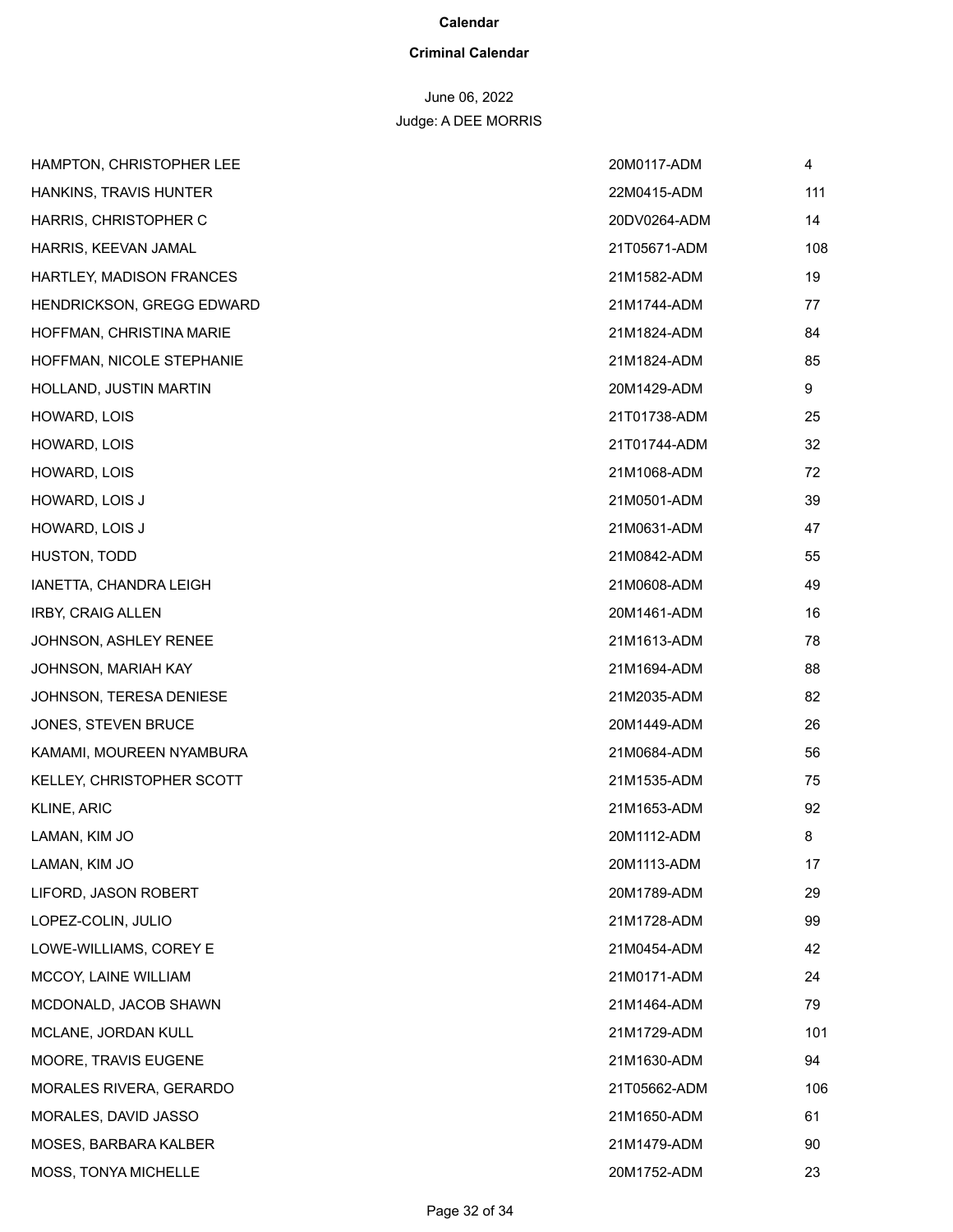#### **Criminal Calendar**

# June 06, 2022

| <b>MUELLER, BYRON WALTER</b>     | 21M1737-ADM  | 66  |
|----------------------------------|--------------|-----|
| NEASE, ADRIENNA BRITTANY         | 21M1205-ADM  | 35  |
| NWENU, LETURA                    | 21M1381-ADM  | 40  |
| O'BRIEN, JENNIFER LYNN           | 22M0413-ADM  | 110 |
| PATTERSON, MARY JO               | 22M0040-ADM  | 102 |
| PHILLIPS, ANGELA R               | 21M1678-ADM  | 65  |
| PHILLIPS, STEPHEN DRURY          | 19M2298-ADM  | 6   |
| PIERRETTE, ALEX LAVENTURE        | 21M1677-ADM  | 69  |
| PROULX, MATTHEW PATRICK          | 21T05644-ADM | 105 |
| REEVES, FRANKLIN NEAL            | 21DV0115-ADM | 54  |
| RIVERA, GARY ISAAC               | 21DV0058-ADM | 38  |
| ROBERTS, JOEL MICHAEL            | 21M1046-ADM  | 52  |
| SALISBURY, DAVID O               | 20M0897-ADM  | 15  |
| SCOTT, GREGORY RYAN              | 21M1663-ADM  | 91  |
| SETTLES, DOUGLAS                 | 21M1253-ADM  | 57  |
| SHEETS, CLYDE MAX                | 21M1601-ADM  | 48  |
| SHULA, DENNIS EUGENE             | 21DV0213-ADM | 59  |
| SIMONS, KEVIN EDWARD             | 22DV0074-ADM | 45  |
| SMITH, ERNEST LEE                | 21M1624-ADM  | 86  |
| SMITH, JOSEPH RYAN               | 21M1133-ADM  | 71  |
| SMITH, JOSEPH RYAN               | 21M2293-ADM  | 103 |
| SMITH, KENNETH ROSS              | 22M0109-ADM  | 104 |
| SPENCER, MCKENZIE NICOLE         | 21DV0329-ADM | 68  |
| SPERIN, DENNIS LAMAR             | 22M0245-ADM  | 73  |
| <b>STANTON, TRISTAN DOMINICK</b> | 21M0450-ADM  | 36  |
| TART, MARQUIS ANTONIO            | 22M0259-ADM  | 27  |
| TAYLOR, JULIE LYNNE              | 21M2260-ADM  | 76  |
| THOMAS, JOSEPH PAUL              | 21M1426-ADM  | 64  |
| TREADWELL, ISAAC ROBINSON        | 21M1599-ADM  | 95  |
| TRIPP, DAVIS PRESCOTT            | 21M1612-ADM  | 80  |
| TURMAN, JOSHUA JAMES             | 21M0938-ADM  | 44  |
| TURNER, MARY KATHRYN             | 21M1605-ADM  | 93  |
| VALDEZ GARCIA, ADRIANA           | 20M1676-ADM  | 34  |
| VIRGO, JARED TYLER               | 21M1621-ADM  | 10  |
| WATTS, RYAN ALEXANDER            | 21T00890-ADM | 46  |
| WILLIAMS, CHAD ALLEN             | 21M0231-ADM  | 31  |
| WILLIAMS, CHAD ALLEN             | 21M2127-ADM  | 98  |